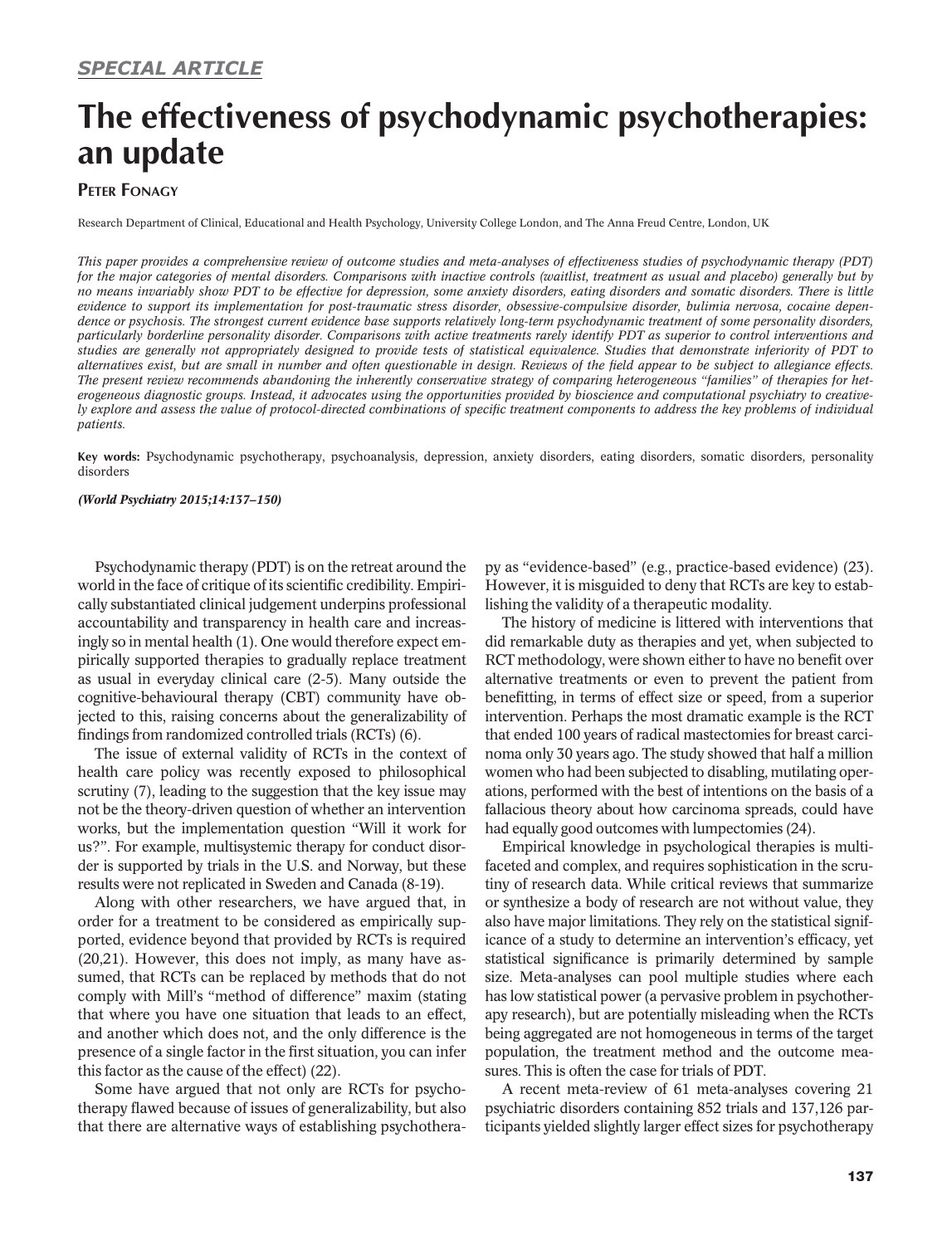(0.58; 95% CI: 0.42 to 0.76) than pharmacotherapy (0.40; 95% CI: 0.28 to 0.52) studies (25), but the applicability of these figures is brought into question by the null results from head-to-head studies.

The limitations of meta-analyses have generated concern among a number of reviewers (26,27) that undue weight is given to heterogeneous small-scale studies, which are considered in preference to well-designed and well-conducted RCTs that converge in their results. While hard-pressed readers may understandably wish to take an intellectual short-cut to a pooled effect size rather than considering individual investigations, it is important to remember that meta-analyses lack individual patient data – they are based on response rates and mean values. This masks important heterogeneity that is often revealed by careful scrutiny of individual investigations.

This review has opted to prioritize individual studies. The key limitation of small studies is the so-called "file drawer" problem. Insufficient patients are sampled in small studies. As a consequence, relying on underpowered studies means that there is a risk that the likely effectiveness of a therapy is overstated simply because a study with the same sample size but chance negative findings is unlikely to have been published.

Further, it is important to recognize that the absence of a significant difference between two conditions in a study should not be considered evidence for equivalence. The latter requires a different statistical procedure and a larger sample size than the so-called "superiority trials" which most psychotherapy trials are (28). Lack of significant difference does not mean that two interventions are equally effective, but only that it is impossible to rule out their equivalence (29). A confident statement of superiority requires a trial with at least 50 individuals per arm for a medium effect size (30). Equivalence trials are expected to have sample sizes several times larger. Sadly, few of the trials which are reviewed here meet this elementary criterion.

Finally, how do we define psychodynamic psychotherapy? A recent meta-analysis likened the family of psychodynamic therapies to an actual, if somewhat dysfunctional, family whose many members hardly spoke to each other and sometimes even spoke different languages (31). This review uses a broad definition of psychodynamic treatment as a stance taken to human subjectivity that is inclusive and aimed at a comprehensive understanding of the interplay between aspects of the individual's relationship with his/her environment, whether external or internal (32). It refers to the extraordinary human potential for dynamic self-alteration and selfcorrection. This definition incorporates a developmental perspective, and assumes limitations on conscious influence, ubiquity of conflict, internal representation of relationships, mental defences, and that complex meanings can be attached to experience (32).

The boundaries of PDT have become blurred over recent decades by changes in both CBT approaches and psychodynamic theory and technique, leading to increasing convergence of both understanding and clinical methods, exemplified by the work of those around the boundaries of both domains (33-36). The common distinction between interpretive and supportive approaches (37) speaks to a clinical dichotomy that existed 30-40 years ago, but hardly applies today. Certain manualized treatments are labelled as psychodynamic (38,39), but a thorough content analysis of these remains to be done. The pragmatic approach adopted in this review has been to use self-declared allegiance as the guiding principle as to what constitutes PDT.

This review focuses on effectiveness and ignores questions of mechanism and treatment process. This was, again, a decision of expedience given the space limitations and the wish to provide a comprehensive survey. The literature search on which this contribution depends was based on the methodology evolved for two previous large-scale surveys (20,40) and involved a computer search of all major databases using 100 terms referring to different aspects of mental health problems and 11 terms describing psychotherapy (the search algorithm and full inclusion criteria are available on request). Studies were selected if they reported outcomes that were directly related to the disorder or to intermediate variables. The review is limited to experimental designs involving some degree of random assignment.

## DEPRESSION

#### Short-term PDT

Several studies have compared PDT to waitlist (41,42), placebo (43-46) or usual care controls (47-50) in the shortterm treatment of depression. The results are mixed, with some favouring PDT (41-43,47,49,51) while others report no superiority to controls (44-46,48,50).

A number of these studies are methodologically too weak to permit definitive conclusions, either due to small sample size (41-43,50) or because their implementation of PDT fails to meet criteria (52) for a bona fide treatment (44,48).

Among the good studies, results are still mixed. Some studies report medium effect sizes:  $-0.57$  (95% CI:  $-0.99$  to  $-0.14$ ) (47) and  $-0.53$  (95% CI:  $-0.92$  to  $-0.13$ ) (49). Perhaps the most rigorous study comparing supportive expressive therapy with placebo medication reported no superior effects at the end of treatment on either depression (45) or quality of life (46). However, a recent well-conducted study of women with depressive disorders and breast cancer found that significantly more of the PDT group achieved remission from depression than the usual care group (44% vs. 23%) (53). An RCT of a mixed anxiety and depression group also reported favourable post-treatment results for PDT on clinician and self-report measures (54).

An intriguing meta-analysis of studies carried out in China lists six controlled trials that reported substantial treatment success from psychodynamic psychotherapy as an adjunct to medication and conventional nursing in the treatment of depression in patients with Parkinson's disease (55).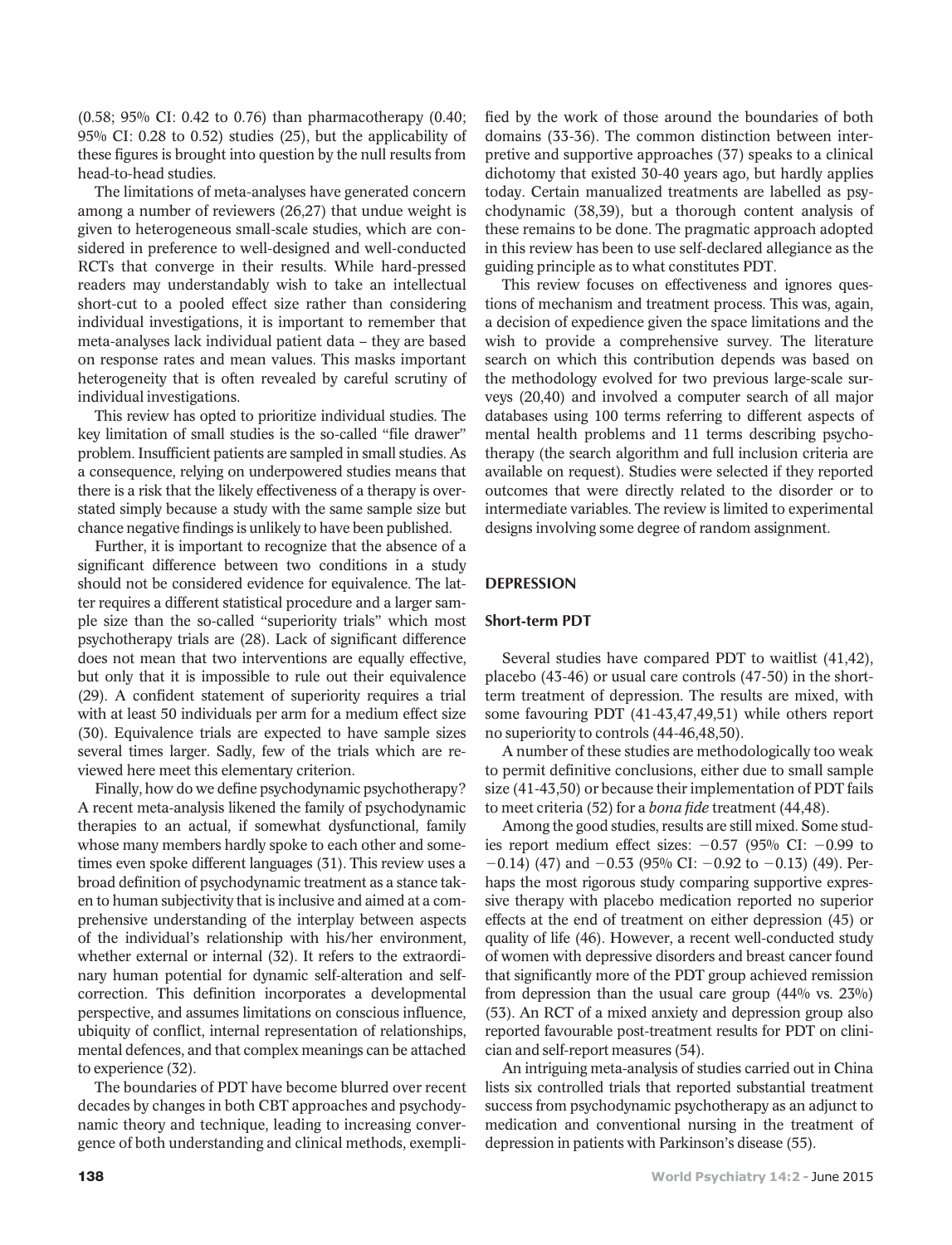Since in clinical practice psychological therapies for depression are mostly offered in combination with medication, the potential value added by brief dynamic therapy is a key question for practitioners. A well-constructed, appropriately powered RCT found combined treatment to be more acceptable (reducing refusal and premature termination of medication) and associated with higher recovery rates  $(41\%$  vs. 59%) (56). These findings were confirmed for self-reported depression and quality of life outcomes, but not for clinician-rated outcomes (57). A further smaller study comparing clomipramine with or without PDT reported reduced depression, lower hospitalization rates, better work adjustment and better global functioning in the combined treatment group (58). A combined analysis of three RCTs (56,59,60), in which data were pooled to enable contrasts between pharmacotherapy alone and combination treatment, yielded better observer-rated and self-reported outcomes in terms of remission and response rates at treatment termination for combination treatments (61).

There may be moderators of the superior effect of combination treatments. So far, unreplicated findings suggest that PDT may be particularly indicated if depression is accompanied by personality disorder (62,63) or childhood trauma (64), and findings are restricted to long-term follow-ups (42,65,66). Dose-effect relations associated with the length of therapy (8 vs. 16 sessions) have not been found for combination treatments (59).

When pharmacotherapy is contrasted head-to-head with PDT, studies fail to identify differential effects (45,46,67,68). Adding pharmacotherapy to PDT brings equivocal benefit (60), an important observation in the light of consistent findings of patient preference for PDT (69). A meta-analysis comparing psychotherapies to treatment with selective serotonin reuptake inhibitors demonstrated that the former were comparable to medication and that PDT was as efficacious as other therapies. However, psychotherapies that were not bona fide (i.e., those delivered by professionals without substantial training in psychotherapy) had significantly worse outcomes (70).

Several high-quality trials reported comparisons between CBT and PDT. A well-powered equivalence trial  $(N=341)$ reported no observer-rated, patient-rated or therapist-rated differences at treatment termination or follow-up, although overall the remission rate was low at 22.7% (71-73). Another trial found PDT, but not counselling or CBT, to be superior to a control in reducing the rate of postnatal depression at termination (49), although the treatments were equivalent at short-term and long-term follow-up. By contrast, an RCT of 291 inpatients reported that CBT was equally effective in those selected for CBT or PDT, while PDT benefitted only those who were specifically selected for that treatment (74). Consequently, CBT was superior for the randomly rather than systematically assigned group of patients (75).

Earlier studies tended to show negligible differences between PDT and CBT, but the trials were too small and reporting too limited to permit reliable inferences about equivalence or even superiority (76-82). If CBT is superior to PDT, it is so only in very brief (8-session) implementations (77). PDT and solution-focused therapy appear comparable in effectiveness (83).

A recently advanced innovative approach used the Internet to deliver PDT based on a self-help manual in a programme lasting 10 weeks. Compared to a structured support condition, recovery rates of 35% vs. 9% were reported, which were maintained at 10-month follow-up (84). A second trial based on a different model also yielded good outcomes compared to online therapist support without treatment modules in a mixed mood and anxiety disorder population (85).

#### Long-term PDT

In normal practice, PDT is often offered as a long-term (50 sessions or more) treatment. However, only a handful of studies have explored the effectiveness of long-term PDT.

The Helsinki study showed long-term PDT to be inferior to short-term PDT initially, but superior after 3-year followup (86-88). In an intriguing comparison between intensive long-term PDT (psychoanalysis), long-term PDT and shortterm PDT, psychoanalysis was initially inferior to both other therapies, but was more effective at 5-year follow-up (89).

A large-scale naturalistic study randomized 272 depressed patients to unmanualized long-term PDT, fluoxetine or their combination for 24 months (51). Long-term PDT on its own or in combination was more effective in reducing depression scores than fluoxetine alone, with a medium effect size.

A study in which participants with major depressive disorder were randomized to psychoanalysis or long-term PDT found significant superiority of psychoanalysis on self-rated measures of depression at 3-year follow-up, but no differences at 1 and 2 years (90). A quasi-experimental comparison found psychoanalysis but not long-term PDT to be superior to CBT on measures of depression at 3 year follow-up (91).

A recently completed study of 18 months of once-weekly psychoanalytic psychotherapy for patients with two previous documented treatment failures reported the psychotherapy to be superior to U.K. practice guidelines-based treatment, but superiority was not apparent until 2 years after the end of treatment (92).

#### Meta-analyses

Meta-analytic findings on the whole reveal large pre-post treatment effects (93,94) for PDT maintained at 1-year follow-up, with medium effect sizes indicating superiority to inactive controls (31,95) but either no difference (31) or slight inferiority (94) in relation to alternative interventions post-treatment. Checking for publication bias revealed the existence of "file drawer" studies favouring PDT, which abolished the inferiority.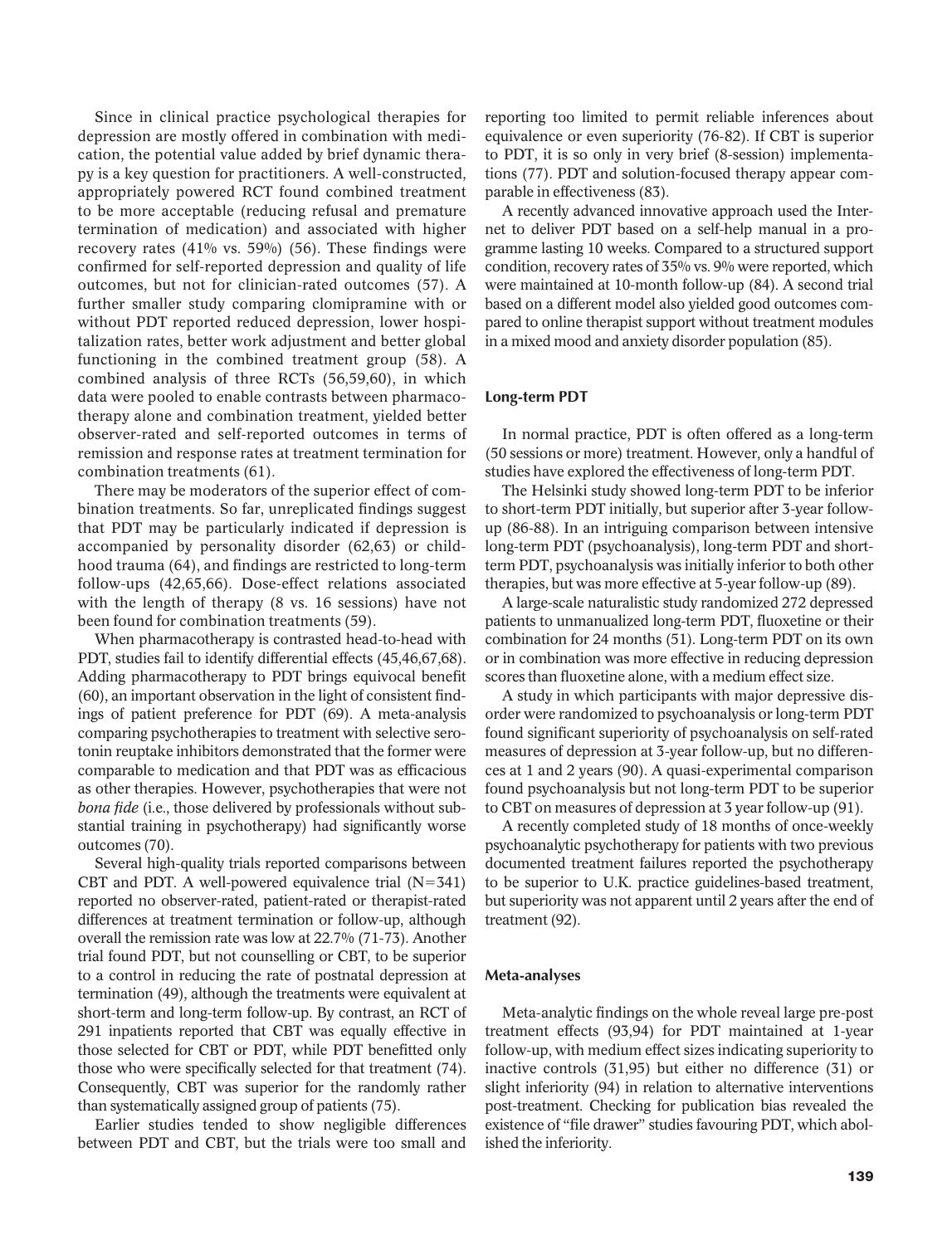Effect sizes at follow-up relative to other treatments are insignificant overall (31,94,96), but PDT performed significantly worse against CBT (31) and in geriatric studies (31). PDT is comparable to alternative treatments at long-term follow-up. It also increases the effect of antidepressant medication (31,96).

## Comment

On the whole, evidence supports the use of PDT in the treatment of depression, although its effects compared to placebo and other inactive control treatments are moderate rather than large. There is evidence that the effects are maintained in both the short and long term. PDT may be a preferred alternative to pharmacotherapy and certainly adds to the effectiveness of medication. If CBT is more effective than PDT, this difference is neither large nor reliable. However, there are too few large-scale trials to fully establish equivalence.

The dynamic therapies considered under the heading "PDT" are probably quite similar in practice, but vary in theoretical orientation, content focus, and style of delivery (supportive vs. confrontational), and no single type of PDT emerges as particularly efficacious. The literature on longterm PDT, which is still in its infancy, suggests that this approach may have value, perhaps particularly with more complex and chronic cases of depression. There is a question over the issue of cost-effectiveness of these therapies. Both established and currently emerging Internet applications of PDT are of particular interest, because of their potential for efficient dissemination.

## ANXIETY

### Short-term PDT

Notwithstanding the high lifetime prevalence of anxiety disorders (97), few studies have examined the effectiveness of PDT for these conditions.

PDT has been shown to be superior to enhanced waitlist for social anxiety and social phobia (98-102). The most recent study, with 207 PDT and 79 waitlist patients, yielded large differences in remission rates (26% vs. 9%) (100). A smaller study showed that adding group PDT to medication (clonazepam) reduced social anxiety (103) and immature defence styles (104).

Whilst short-term PDT outperformed applied relaxation, it was equivalent or inferior to prolonged exposure in two small, early studies (98,99). More recent trials contrasting PDT with CBT found small between-group differences in remission (100,102). Continuous measures of phobia favoured CBT at termination. Between 6-month and 2-year follow-up, the differences between the two treatments disappeared (105).

A health economics study reported that the end of treatment cost-effectiveness of CBT and PDT compared to waitlist was uncertain and depended on societal willingness to pay (WTP): CBT proved cost-effective at WTP $\geq$  €16,100 per responder and PDT at WTP  $\geq$   $\in$  27,290 (106).

There are no studies of PDT against inactive controls in generalized anxiety disorder, except a study of Internetbased PDT, which yielded no evidence of superiority to waitlist control on anxiety ratings (107). An early study of a poorly specified PDT showed it to be inferior to both anxiety management training and cognitive therapy at termination and short-term follow-up (108). A small study comparing PDT to supportive therapy failed to find superiority of PDT for interpersonal problems (109). An RCT contrasting CBT with PDT found the former to be superior on self-reported measures of anxiety, but this was not confirmed by independent observer ratings (110). At 12-month follow-up, significant differences favouring CBT remained on two of the measures (110).

Two small studies of panic disorder have been reported. In one study, panic-focused PDT was clearly superior to applied relaxation (73% vs. 39% response) (111), specifically for those with comorbid personality disorders (112). A similar study contrasted this treatment with CBT and found no significant differences, although a larger sample with the same response ratios (47% PDT vs. 72% CBT) would lead to statistical significance (H=0.52) (113).

There is no evidence that PDT is helpful for obsessivecompulsive disorder (114). The single study adding PDT to pharmacotherapy reported no significant clinical effect from this supplemental treatment (115).

There is only one study of PDT as an approach to posttraumatic stress disorder (PTSD) (116), which shows a significant reduction of intrusion and avoidance compared to waitlist, to about the same extent as hypnotherapy and trauma desensitization. Systematic reviews found insufficient evidence in relation to PTSD to warrant comment (117- 119), although strong theoretical and clinical arguments have been advanced for incorporating a psychodynamic approach into PTSD treatment programmes (120).

## Meta-analyses

Meta-analyses have tended to combine different anxiety disorders when providing effect sizes (31,121). PDT is reported to be significantly more effective than inactive control conditions with a medium effect size, and to be overall insignificantly different when compared with alternative treatments. However, substantial heterogeneity is reported in both primary and secondary outcomes. These conclusions differ from those of other reviewers (122,123) who compared PDT only with CBT and claimed definite superiority for the latter. This claim, however, has been questioned (121) and significant errors may indeed have crept into one of the above meta-analyses (122).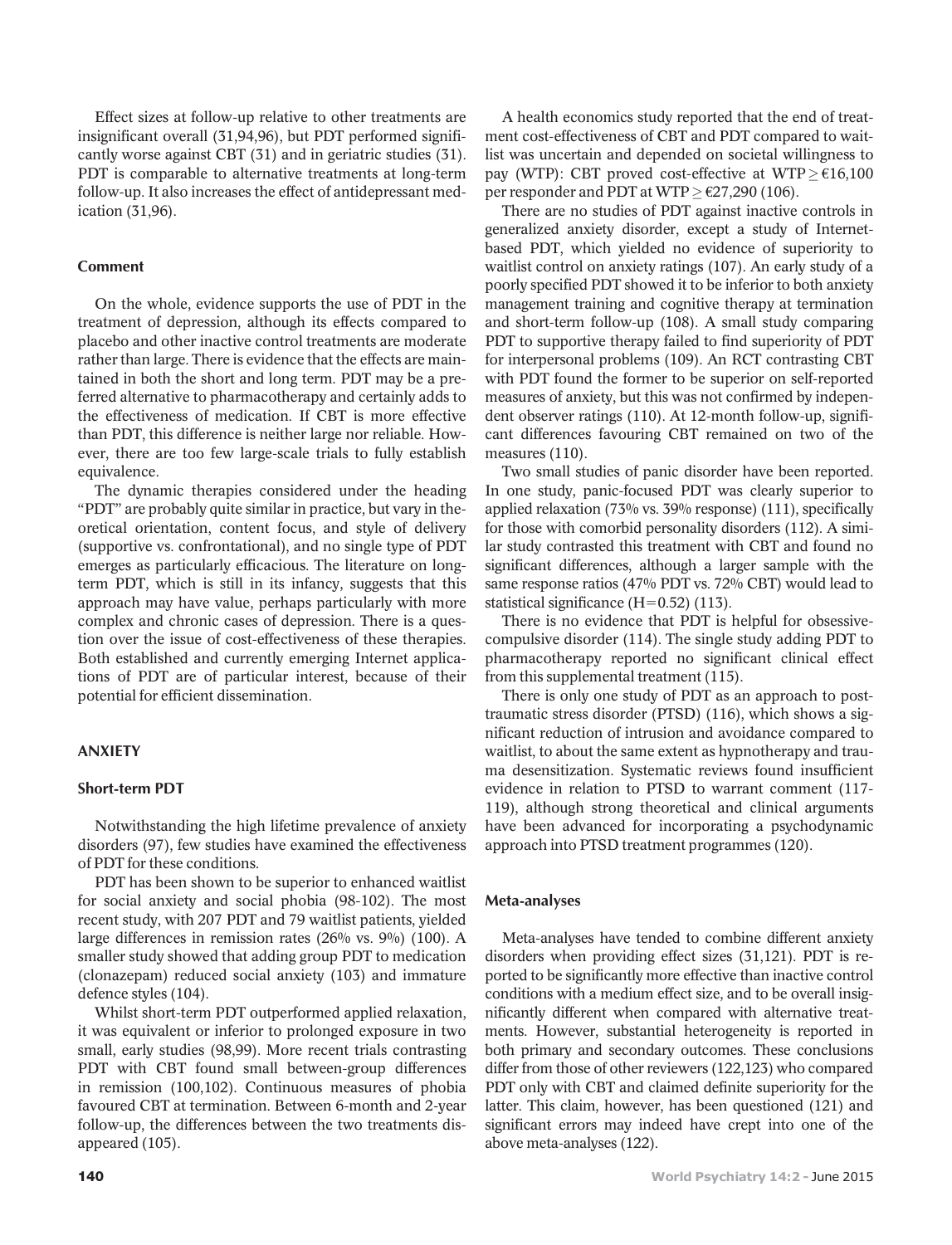#### Comment

The effectiveness of PDT for anxiety is crucial in the debate between those who argue for specific treatment approaches, as in CBT, versus those who support a generic approach seeking to identify similar unconscious content across diagnostic groups.

In relation to social anxiety and perhaps generalized anxiety disorder and panic disorder, promising emerging evidence supports the argument for a generic approach. The case is weakened, however, by the absence of evidence for PTSD and the evidence of absence of effect for obsessivecompulsive disorder. In general, the methodological weaknesses of earlier studies call meta-analytic findings into question.

Overall, there is considerable potential for further sound research aiming to identify the anxiety conditions for which PDT may be particularly helpful.

### EATING DISORDERS

A small study showed self-psychology oriented PDT to be superior to nutritional counselling in treating a combination of anorexia and bulimia nervosa. The comparison with an active treatment in the same study (cognitive orientation therapy) favoured PDT, particularly for bulimia nervosa (124). By contrast, two studies focusing on bulimia nervosa found both PDT and CBT to be effective in reducing eating disorder symptoms, but CBT was slightly superior on global measures of clinical outcome, self-rated psychopathology and some indicators of social adjustment (125,126).

A 16-week course of group psychodynamic psychotherapy for binge eating disorder was superior to treatment as usual on all measures, and mostly equivalent to group CBT in reducing binge eating and overall improvement (79% PDT vs. 73% CBT) (127). PDT resulted in lower depression and more improvement in self-esteem, but greater susceptibility to hunger. There was some indication that patients with higher attachment anxiety benefitted more from PDT.

A recent report of an RCT of 70 patients with bulimia nervosa, contrasting 2 years of once-weekly PDT with 20 sessions of CBT over 5 months, found CBT to be more effective in both the short (5 months) and long (2 years) term (128). Both treatments were effective in reducing eating disorder symptoms and general psychopathology. On the face of it, this finding might be considered to have appropriately challenged the value of PDT, except that, strangely, this manualization of PDT precluded addressing bingeing and purging unless the topic was volunteered by the patient (129). The findings drew attention to the importance of adapting PDT to the patient's presenting problems (130).

An RCT comparing focal PDT with family therapy, cognitive analytic therapy and routine treatment of anorexia nervosa found that PDT achieved more improvement (52%)

than routine treatment (21%) and achieved outcomes comparable to family therapy (41%) and cognitive analytic therapy (32%) (131).

In a recent, exceptionally high-quality study (Anorexia Nervosa Treatment of OutPatients, ANTOP) (132,133), focal dynamic psychotherapy was contrasted with enhanced CBT and treatment as usual, which incorporated the same intensity of psychotherapy, offered by community experts. Weight gains were comparable across the three groups over 12 months. With respect to global outcome measures, patients allocated to PDT had higher recovery rates than the control group; this was the first study to show superiority to CBT. Patients in the control group more frequently required inpatient treatment (41%) than those receiving PDT (23%) or CBT (35%). Although full syndrome anorexia nervosa persisted in 21% of PDT patients (versus 28% of controls), the findings, in association with other studies (134), suggest that a focus on intra- and interpersonal factors is beneficial for individuals with this disorder (135).

PDT in the treatment of anorexia nervosa in 12-19-year olds was found to be comparable to family-based treatment after 12-18 months of implementation in terms of achieving a target weight, but slightly inferior in terms of change in body mass index and more frequent hospitalization (136,137). In an independent study of PDT versus family-based therapy, age appeared to be a significant moderator, with older patients benefitting more from individual therapy and younger patients from family-based approaches in both short-term (138) and long-term follow-up (139). A definitive study with larger samples found that, even for older adolescents, family-based treatment achieved higher rates of remission and larger treatment effects than individual treatment (140).

#### Comment

There is strong evidence (two independent RCTs, one of which is large) that PDT can contribute to recovery from anorexia nervosa. This is underscored by the fact that treatment as usual in the ANTOP trial included psychotherapy, which, given the location of the study (Germany), was most likely to have been non-manualized PDT.

While available studies are small and conflicting, there is sufficient uncertainty about the relevance of PDT for bulimia nervosa to warrant further research in which the implementation of the therapy is more appropriately symptomfocused.

#### SOMATIC PROBLEMS

A number of studies have examined the usefulness of interpersonally oriented PDT for individuals presenting with a range of pain symptoms.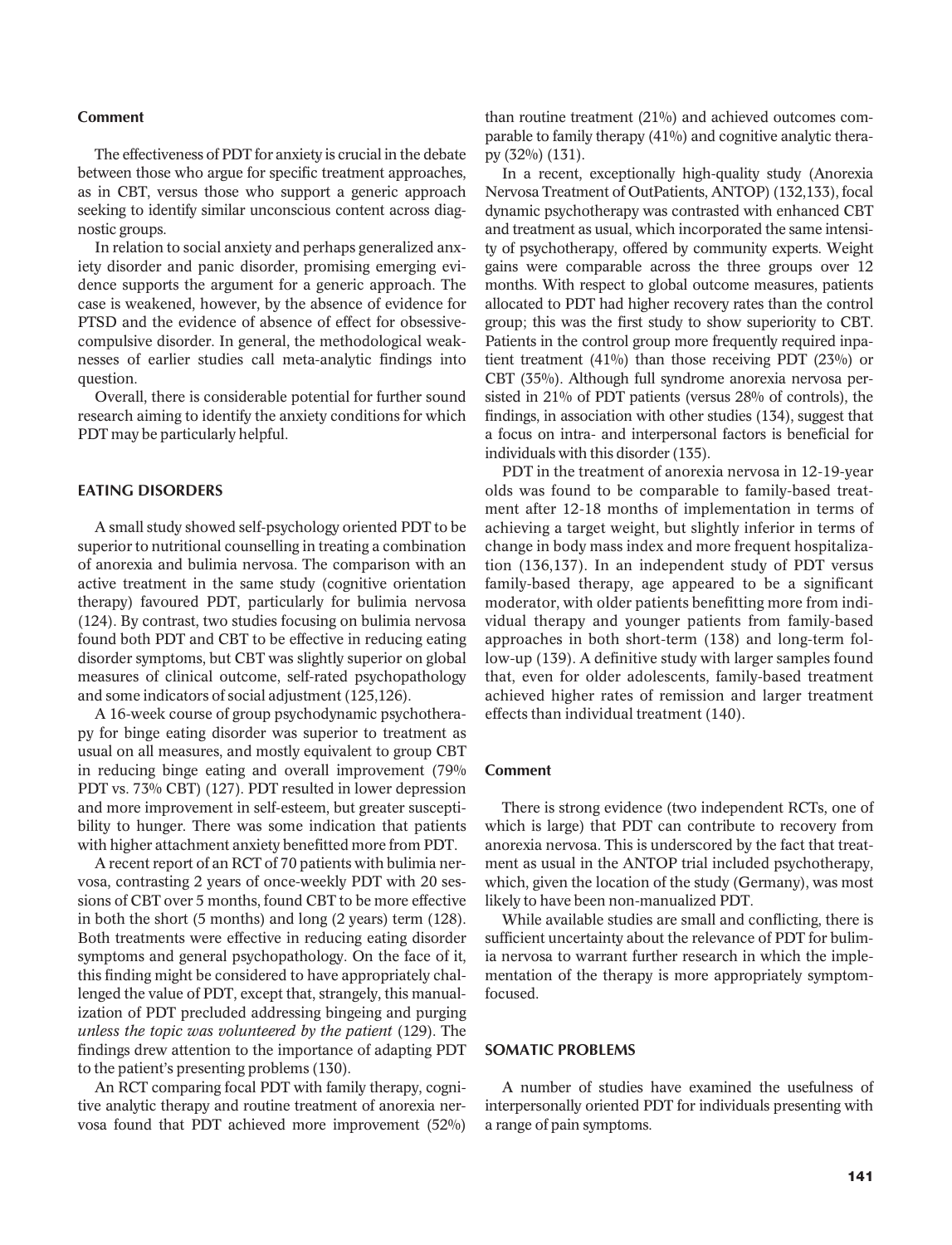A relatively large study of irritable bowel syndrome patients, randomized to usual (medical) care or PDT (plus usual care), reported substantial changes in somatic symptoms, abdominal pain and bowel dysfunction at 3 and 15 months in the PDT group (141). A 12-week trial found that women presenting with irritable bowel syndrome benefitted more from PDT than from active listening in terms of self- and doctorrated symptoms (142). Those in the control group who accepted psychotherapy after the end of treatment improved, and those who declined relapsed.

A further study with people with the same clinical problems contrasted eight sessions of PDT with pharmacological treatment (paroxetine) and treatment as usual (143). Both active treatments reduced physical distress but neither improved pain ratings. Psychotherapy reduced health care costs during the follow-up year. Patients with a history of sexual abuse particularly benefitted from PDT, but those with depression did better with paroxetine treatment.

A comparison of PDT with supportive psychotherapy in patients with dyspepsia reported that at 1 year 54% felt physically much better with the former treatment, compared to 28% of those receiving the latter (144). The physical improvements were in line with improvements in psychological symptoms in the PDT group. These findings were replicated in a small Iranian RCT, indicating cultural generalizability (145).

A well-powered trial in patients with chronic pain symptoms, randomized to PDT or enhanced medical care, yielded medium between-group effects  $(d=0.42)$  for physical quality of life at 9-month follow-up (146). An earlier study with a smaller sample of patients with somatoform pain disorder and a much longer (33 sessions) treatment also yielded significant pain reductions, in addition to improvements in somatization, mood and social adjustment (147).

An evaluation of 25 sessions of PDT compared to four consultations over 6 months for patients with fibromyalgia found no evidence of superiority of PDT for symptoms specific to this disorder or general psychiatric problems (148). However, the training offered to the therapists was brief (4 hours) and focused on insight rather than interpersonal emotional awareness, which has been found to be more relevant (149).

An imaginative study randomized general practitioners to be trained to work jointly with psychodynamic psychotherapists to deliver 10 weekly group therapy sessions in addition to the diagnosis and psychological management of medically unexplained symptoms (150). This large trial found significant small to medium health benefits over enhanced medical care from this psychodynamic group intervention.

A large quasi-experimental study compared pre- and post-treatment health care costs for 890 patients treated with brief PDT for a broad range of somatic and psychiatric disorders with those of a control group  $(N=192)$  who were referred but never treated, and found an average cost reduction per treated case of \$12,628 over 3 follow-up years, with significant differences between groups for follow-up hospital costs (151).

## Meta-analyses

No meta-analyses have been reported recently. A limited review identified only 13 RCTs and a moderate effect size for somatic symptoms (d= $-0.59$ ; 95% CI:  $-0.78$  to  $-0.40$ ), but the random effects model failed to reach significance (152). The effects are clearer for psychiatric symptoms and social adjustment than somatic symptoms.

## Comment

The evidence base for PDT in somatoform disorders compared to control treatments is quite robust. Although there are no adequate meta-analytic summaries, this narrative review clearly reveals that an interpersonal form of dynamic therapy has substantial and relatively long-term effects, with medium effect sizes compared to enhanced treatment as usual, and that PDT may be able to reduce long-term health care costs for somatic disorders.

Interestingly, there appear to have been no comparisons with active symptom-focused psychosocial treatments such as CBT. Yet, a comparison may be relatively easy, since in this context PDT is mostly offered as a particularly brief intervention (8-10 sessions).

The overall impression is that PDT may be more effective when somatoform disorders are associated with adverse social histories rather than manifest psychiatric problems.

## DRUG DEPENDENCE

RCTs suggest that the value of PDT in the treatment of drug dependence is moderated by the substance involved. An early study of methadone-maintained opiate dependence found drug counselling plus either supportive-expressive PDT or CBT to be beneficial relative to drug counselling alone, but there were no differences between the two psychotherapies (153-155). Patients with psychiatric morbidity benefitted most from the psychotherapies (156). A replication study of methadone users with psychiatric morbidity contrasted only PDT with counselling and observed a reduction of cocaine-positive but not opiate-positive urine samples during the treatment period (157). Importantly, this study demonstrated better maintenance of abstinence at 6 months, lower-dose methadone use and a significant reduction in psychiatric morbidity.

A study of cocaine dependence, contrasting CBT, PDT and individual drug counselling based on the 12-step philosophy (all incorporating group drug counselling) with group drug counselling alone, found individual drug counselling to be most efficacious (158). Neither CBT nor PDT added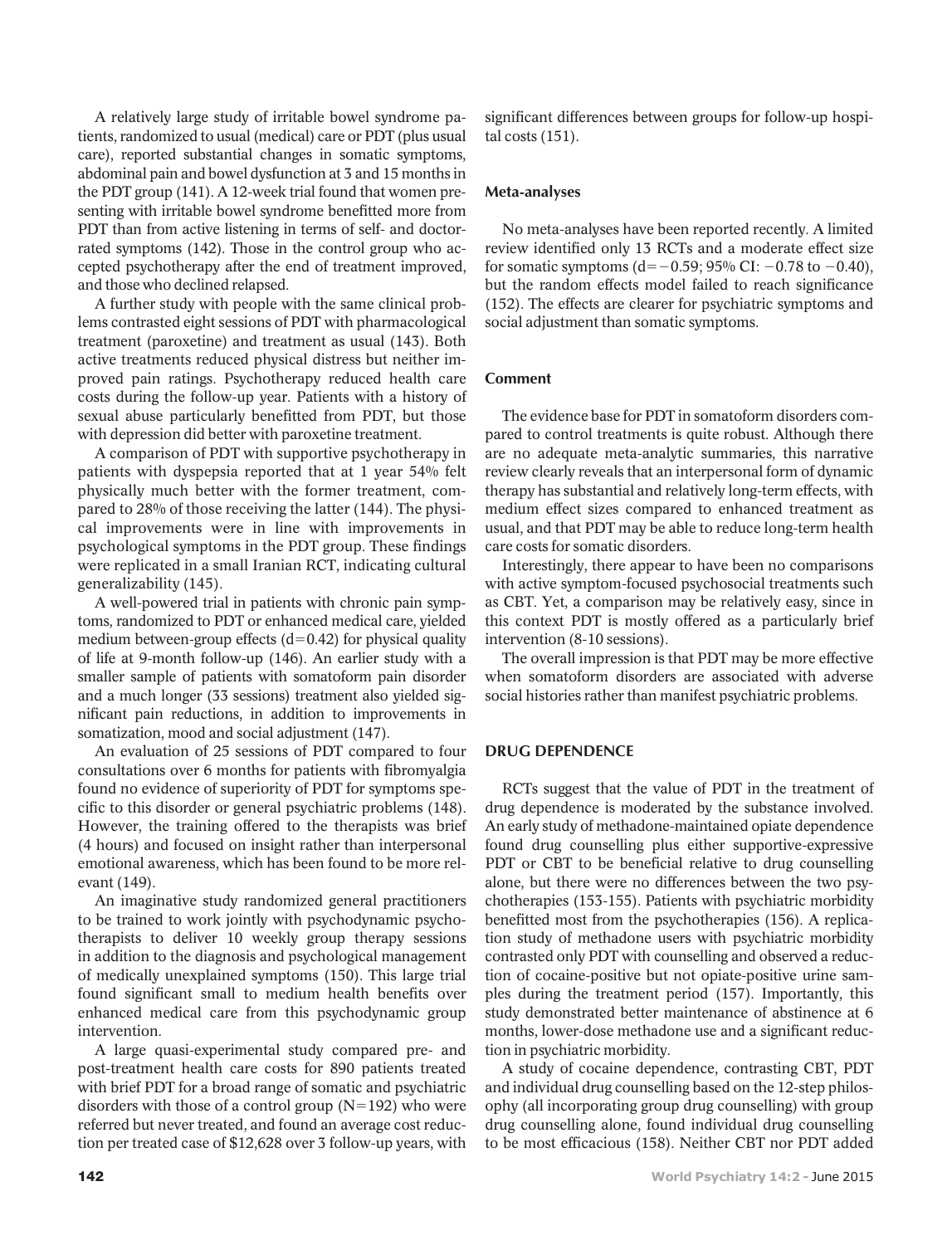benefit to group drug counselling, and they did not differ from each other in terms of effectiveness. Thirty-eight percent of individual drug counselling patients compared to 18% of PDT patients maintained 3 months of consecutive abstinence. However, individual drug counselling did not reduce psychiatric symptoms, unemployment, or medicolegal, social, alcohol or interpersonal problems to a greater extent than the other treatments (159).

#### Comment

It is unclear whether PDT should be recommended to supplement the treatment of opiate-dependent individuals. Individual drug counselling clearly has benefit and, since contingency management has become a preferred treatment for dependency problems (20,40), the role of PDT in the treatment of drug dependence is currently doubtful.

## **PSYCHOSIS**

A Cochrane review of individual PDT for schizophrenia and severe mental illness, including four randomized trials with 528 participants, found that patients who had received PDT used less medication, were no more or less likely to be rehospitalized, but were less likely to be discharged (160). There was no clear evidence of any positive effect of PDT and adverse effects were not considered. Another metaanalytic review (161), which identified 37 studies with 2,642 patients, incorporated many studies from the 1950s to the 1970s, when treatment pathways and practices were quite different, which makes the pooled estimates impossible to interpret.

In a partial RCT, the Danish National Schizophrenia Project (162), patients with first episode psychosis received one of three treatment packages: one including PDT, the second multi-family treatment, and the third treatment as usual. Only a small subgroup of patients was randomized. When controlled for drug and alcohol use, the 1-year comparison revealed benefit from PDT (162). A further analysis after 2 years contrasted treatment as usual  $(N=150)$  with PDT ( $N=119$ ) (only 72 patients had been randomly allocated). Patients receiving PDT had higher Global Assessment of Functioning scores (medium effect size) (163). Benefits were no longer evident at 5-year follow-up (164).

A pilot study of psychodynamic art therapy vs. treatment as usual with a small sample found a post-treatment reduction in positive psychotic symptoms, which dissipated 6 weeks later (165).

#### Comment

There is increasing optimism about the value of psychological therapy for psychosis, although the supporting evidence is limited even for CBT. The available evidence for PDT suggests some possible immediate benefit from dynamic approaches, but benefits are not sustained in the longer term.

#### PERSONALITY DISORDERS

A relatively wide range of dynamic therapies have been evaluated for a number of personality disorders, against both active and inactive control treatments. A number of small trials report intensive, relatively brief (25-40 sessions) PDT to be superior to minimal contact (166), waitlist (167,168) and treatment as usual (169-172). Some studies demonstrated the value of longer-term treatments for specific diagnoses, for example, borderline personality disorder (173,174).

Brief therapies do less well against active controls. In mixed personality disorder populations, manualized PDT was not superior to supportive psychotherapy (175), adaptive psychotherapy (167) or non-manualized communitydelivered PDT (176). In a comparison of non-manualized PDT with CBT, the latter was more efficacious over a 20-session treatment and follow-up for avoidant personality disorder (168). In contrast, a trial of manualized PDT versus CBT for cluster C personality disorder patients reported no significant differences and a somewhat more rapid reduction of symptom distress in the PDT group (177). A further comparison between PDT, CBT and brief relational therapy (which focuses on ruptures in the therapeutic alliance) found that the latter two treatments were associated with a higher percentage of clinically significant and reliable change in the treatment of cluster C personality disorder, although the differences were not significant (178).

There have been larger trials with active treatment comparisons focused on borderline personality disorder. Transference-focused psychotherapy was shown to be superior to supportive psychotherapy and dialectical behaviour therapy on some symptom measures (improving irritability, anger and assault and impulsivity) (179) as well as a number of attachment-related measures (180). Similarly, mentalization-based treatment was shown to be superior to structured clinical management of equal intensity (181), particularly for patients with more than two personality disorder diagnoses (182). Mentalization-based treatment was also found to be superior to supportive group therapy, but only in terms of global assessment of functioning, at termination (183) and at 18-month follow-up (184). However, an RCT comparing transference-focused psychotherapy and CBT (schema-focused therapy) found CBT to be more effective, particularly because early dropout rates were higher for the former treatment (185). In this context, it is noteworthy that the introduction of mentalizationbased treatment to a specialist unit for borderline personality disorder was historically associated with a substantial reduction of dropouts (from 15% to 2%) (186).

While the inclusion of general psychiatric management in a review of PDT may perhaps be controversial, this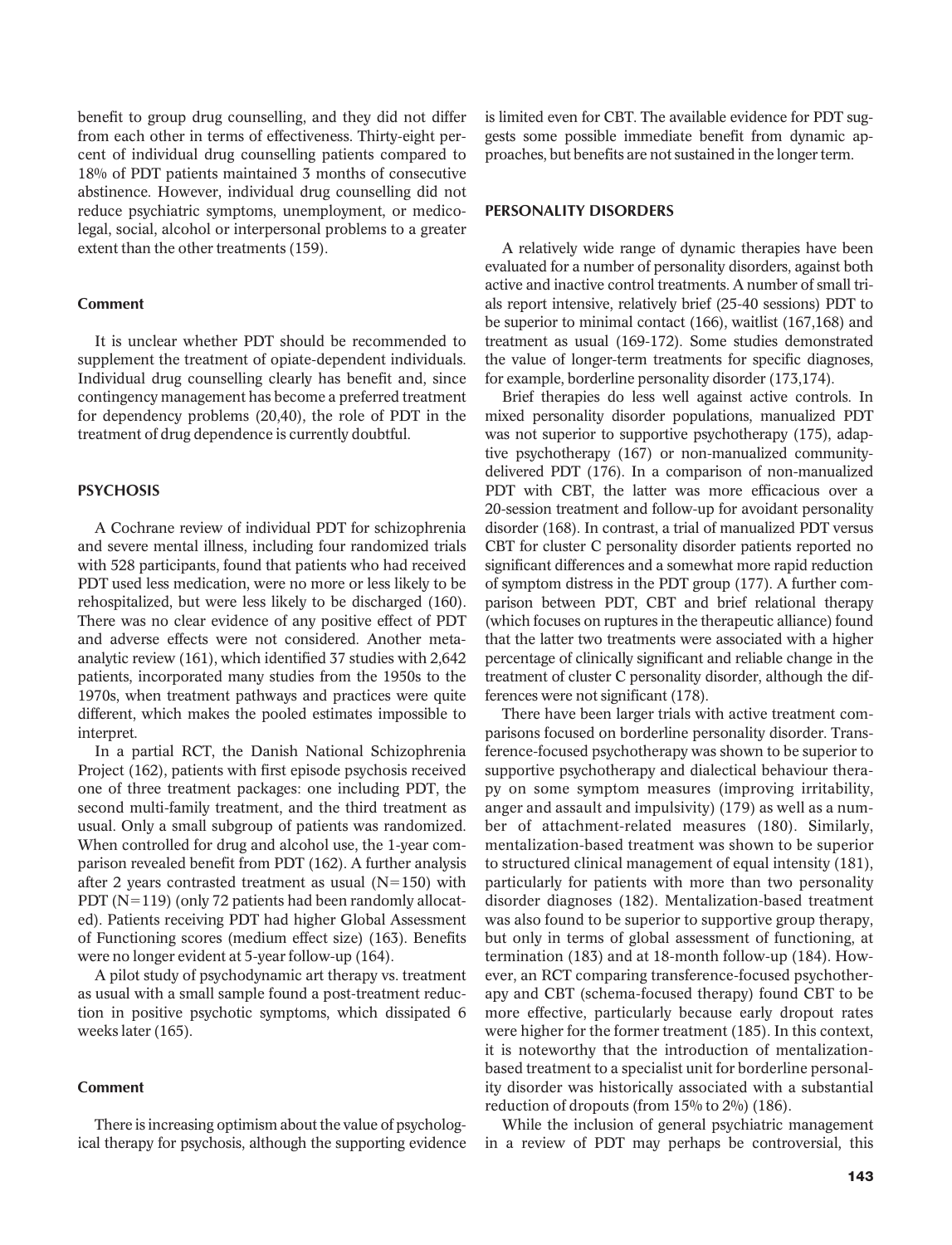"dynamically informed" intervention, manualized by two psychodynamic practitioners (187), owes much to dynamic techniques and conceptualization of borderline personality disorder. It has been shown to be comparable to dialectical behaviour therapy at termination (188) and 2-year followup (189).

## Meta-analyses

There are few meta-analyses specific to PDT for personality disorders, although a number of the meta-analyses focusing on long-term psychotherapy capture many if not all of the relevant studies (190,191).

One meta-analysis of controlled and uncontrolled studies for patients with comorbid depression reported large prepost effect sizes  $(d=1-1.27)$  and superiority to waitlist, but no significant differences in efficacy compared to other treatments (63). The most comprehensive meta-analysis reported medium effect sizes compared to inactive controls (31). Active treatment comparisons yield insignificant but negative effect sizes ( $g=-0.15$ , 95% CI:  $-0.3$  to 0.1) and no significant difference at follow-up.

Breaking down outcomes to symptomatology, global functioning, interpersonal problems, depression and suicidality also revealed no significant differences between PDT and other therapies on any of these dimensions, but medium effect sizes in relation to control treatments. A marginally significant association between the number of sessions and effect size is reported.

However, it would be wrong to argue that complex disorders always require complex and long-term PDT interventions. Patients with chronic mental disorders (average 5-year chronicity), who were frequent utilizers of mental health services, were randomized to treatment as usual or very brief (8-session) PDT (192). Six months post-treatment there were significant benefits in terms of general psychiatric distress, social functioning, quality of life, and resource utilization in terms of outpatient attendance, general practitioner contacts, nurse contacts and medication. The cost of psychotherapy was recouped through reductions in resource use. The study underscores the absence of a simple linear relationship between the length of a dynamic treatment and the severity of psychopathology.

## Comment

The evidence concerning personality disorders is relatively robust in highlighting the superiority of PDT over controls across key clinical variables including suicidality, global and interpersonal functioning, as well as comorbid psychopathology.

The American Psychological Association (Division 12) has designated transference-focused psychotherapy a wellestablished treatment for borderline personality disorder, while mentalization-based treatment is deemed probably efficacious. In fact, a number of the comparator treatments considered above also have strong claims to being empirically supported, notably relational psychotherapy for general personality disorder (193), manualized dynamic supportive therapy (194) and brief adaptive psychotherapy (195).

A review of the treatment of personality disorders (196) summarizes the characteristics required for an effective treatment as structured, focused on developing agency, integrative of feelings and actions, active and validating, and incorporating supervision. Most dynamic therapies will incorporate these features. Their relative efficacy is thus hardly surprising.

## **DISCUSSION**

What can be concluded about the efficacy of PDT? Intriguingly, different reviews of the same literature appear sometimes to reach dramatically different conclusions (190, 191,197-201). There is a clear need for authors to declare interests, since the conclusions of reviews often appear to reflect the authors' theoretical orientation, just as the outcomes of individual studies appear to be highly correlated with the first author's affiliation (202). This tendency is regrettable, because the lack of balance and the determination to use statistics primarily for support leads to entrenched traditions and conflicts with the need to innovate through the process of collaboration that is so characteristic of discovery science.

The extension of the evidence-based movement to psychotherapy, which we strongly support, may have reinforced a conservatism by raising the bar for accepting innovative approaches. Could CBT be discovered and disseminated now under the empirically supported therapies paradigm (203)? Complex combinations of techniques have been packaged as empirically supported therapies. Increasingly, developers have prioritized the implementation of packages without regard to the unique value of each component. These treatment packages evolve in relation to what many now consider a less-than-adequate system of diagnostic classification (204- 206). Transdiagnostic considerations will ultimately outweigh syndrome-specific treatment recommendations.

Given all this, is it possible to make meaningful recommendations about PDT based on the evidence? The following suggestions seem to be well grounded in data:

- Treatment approaches generated from PDT principles appear to benefit individuals who present with depression, some forms of anxiety, eating disorders and somatic problems.
- Implementations of the same principles in long-term treatments (1 year and longer) appear to benefit individuals with complex disorders where the severity manifests as a combination of syndromal and spectral-level problems (a generally high level of vulnerability to psychopathology) (207,208).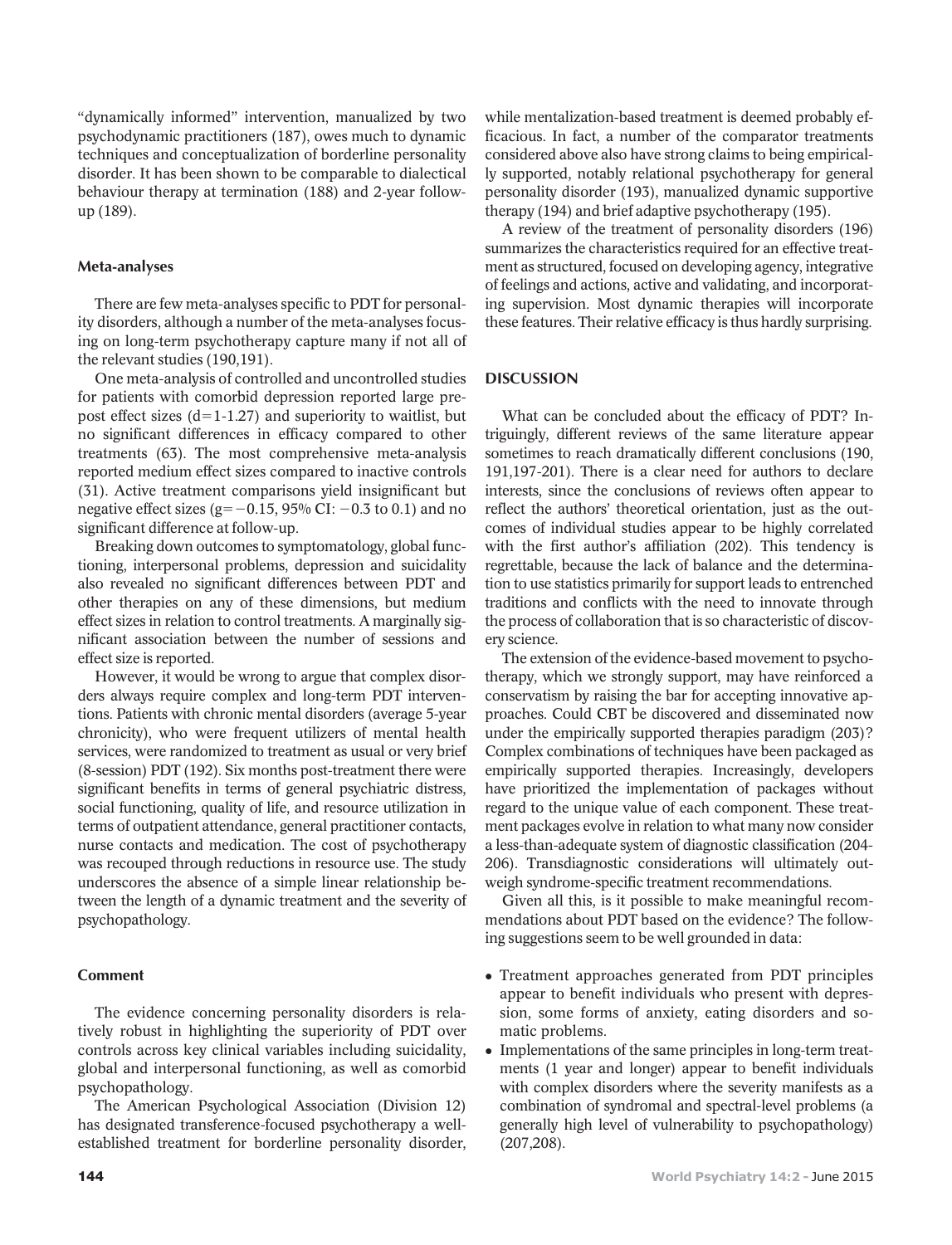- There is little evidence to suggest that PDT is superior to other therapeutic approaches. Its implementation in most instances will depend on the availability of appropriately trained personnel and their willingness to acquire the specific techniques that have been shown to be efficacious to a level of competence on a par with personnel delivering treatments in RCTs.
- The speed of recovery and cost-effectiveness of interventions is a crucial parameter, since there is little evidence that in the long term major differences exist between therapies in terms of recovery or remission. Any apparent superiority of long-term PDT is attributable to the prolonged contact between patient and therapist.

Looking towards the future, the modularization of interventions and their combination to meet the needs of individual patients is the highest priority. Currently, there are very few systematic, empirically tested protocols for combining treatments in either pharmacotherapy or psychotherapy. Yet, the reality is that most patients receive empirically untested combinations. In the newly established self-report system of the U.K.'s Children and Young People's Improving Access to Psychological Therapies programme (CYP IAPT), the treatment most commonly offered – almost twice as often as anything else – is "other"; that is, not CBT, family therapy, PDT or counselling.

In developing new therapies, researchers have to aim to innovate in the direction of directly addressing the deficits patients with mental disorder present with. The alignment of PDT with such deficits is the most important priority. We may well be concerned that current PDT approaches are too deeply rooted in the technical preferences of developers (supportive vs. expressive, relational vs. ego-oriented, selfpsychological vs. conflict-focused, etc.). This is the language of professionals rather than patients. Each approach may have meaningful components in relation to particular individuals, but how is a therapist to know which approach to apply to whom? The evidence certainly does not speak to such a choice.

If the field is to advance, we have to do more than talk about the global effectiveness of a heterogeneous category of approaches, such as PDT, in relation to a heterogeneous group of patients, such as those who experience depression. There have been some attempts to match particular presentations to specific PDT techniques (e.g., work on introjective vs. anaclitic depression) (209-211). However, there is considerably more to be achieved by "playful" experimentation, probably driven by advances in bioscience and computational psychiatry.

#### Acknowledgements

The author acknowledges funding from the National Institute for Health Research (Senior Investigator Award NF-51-0514-10157). He wishes to thank Dr. E. Allison, T.

Gardner and Dr. A. Higgitt for assistance with the literature review and drafting the manuscript, and Dr. P. Luyten for helpful discussions.

#### References

- 1. Weisz JR, Kazdin AE (eds). Evidence-based psychotherapies for children and adolescents, 2nd ed. New York: Guilford Press, 2010.
- 2. Clark DM. Implementing NICE guidelines for the psychological treatment of depression and anxiety disorders: the IAPT experience. Int Rev Psychiatry 2011;23:318-27.
- 3. Layard R, Clark D. Thrive: the power of evidence-based psychological therapies. London: Allen Lane, 2014.
- 4. Holmes EA, Craske MG, Graybiel AM. Psychological treatments: a call for mental-health science. Nature 2014;511:287-9.
- 5. Beck JG, Castonguay LG, Chronis-Tuscano A et al. Principles for training in evidence-based psychology: recommendations for the graduate curricula in clinical psychology. Clin Psychol Sci Pract 2014;21:410-24.
- 6. Stratton P. Formulating research questions that are relevant to psychotherapy. Ment Health Learning Disabilities Res Practice 2007;4:83097.
- 7. Cartwright N, Munro E. The limitations of randomized controlled trials in predicting effectiveness. J Eval Clin Pract 2010; 16:260-6.
- 8. Borduin CM, Mann BJ, Cone LT et al. Multisystemic treatment of serious juvenile offenders: long-term prevention of criminality and violence. J Consult Clin Psychol 1995;63:569-78.
- 9. Henggeler SW, Melton GB, Smith LA. Family preservation using multisystemic therapy: an effective alternative to incarcerating serious juvenile offenders. J Consult Clin Psychol 1992;60:953-61.
- 10. Henggeler SW, Melton GB, Brondino MJ et al. Multisystemic therapy with violent and chronic juvenile offenders and their families: the role of treatment fidelity in successful dissemination. J Consult Clin Psychol 1997;65:821-33.
- 11. Henggeler SW, Pickrel SG, Brondino MJ. Multisystemic treatment of substance-abusing and dependent delinquents: outcomes, treatment fidelity, and transportability. Ment Health Serv Res 1999;1:171-84.
- 12. Henggeler SW, Halliday-Boykins CA, Cunningham PB et al. Juvenile drug court: enhancing outcomes by integrating evidencebased treatments. J Consult Clin Psychol 2006;74:42-54.
- 13. Ogden T, Hagen KA. Multisystemic treatment of serious behaviour problems in youth: sustainability of effectiveness two years after intake. Child Adolesc Ment Health 2006;11:142-9.
- 14. Rowland MD, Halliday-Boykins CA, Henggeler SW et al. A randomized trial of multisystemic therapy with Hawaii's Felix Class Youths. J Emot Behav Disord 2005;13:13-23.
- 15. Timmons-Mitchell J, Bender MB, Kishna MA et al. An independent effectiveness trial of multisystemic therapy with juvenile justice youth. J Clin Child Adolesc Psychol 2006;35:227-36.
- 16. Borduin CM, Schaeffer CM, Heiblum N. A randomized clinical trial of multisystemic therapy with juvenile sexual offenders: effects on youth social ecology and criminal activity. J Consult Clin Psychol 2009;77:26-37.
- 17. Schoenwald SK, Chapman JE, Sheidow AJ et al. Long-term youth criminal outcomes in MST transport: the impact of therapist adherence and organizational climate and structure. J Clin Child Adolesc Psychol 2009;38:91-105.
- 18. Butler S, Baruch G, Hickey N et al. A randomized controlled trial of multisystemic therapy and a statutory therapeutic intervention for young offenders. J Am Acad Child Adolesc Psychiatry 2011;50:1220-35.e2.
- 19. National Institute for Health and Clinical Excellence. Antisocial personality disorder: treatment, management and prevention.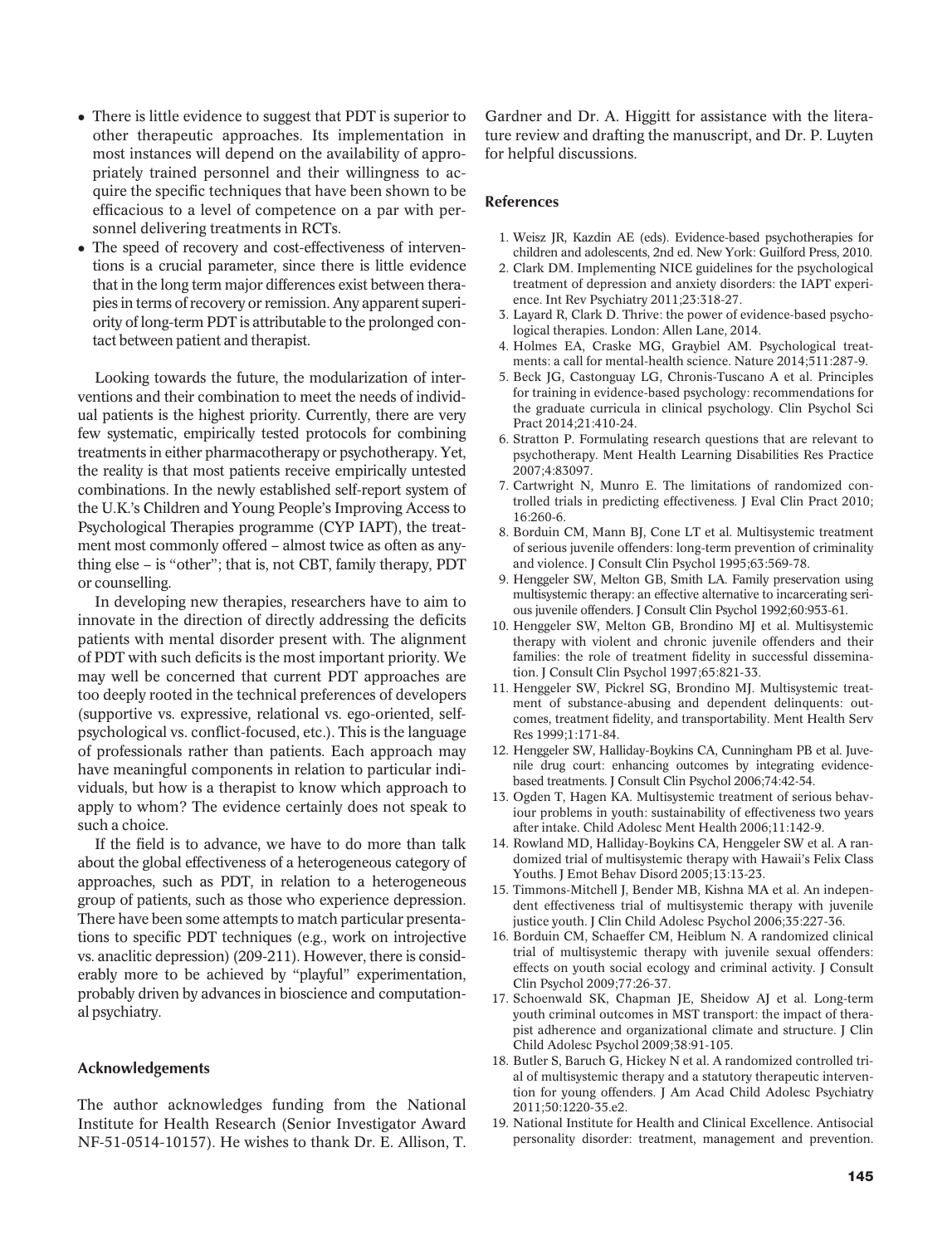London: The British Psychological Society and the Royal College of Psychiatrists, 2010.

- 20. Fonagy P, Cottrell D, Phillips J et al. What works for whom? A critical review of treatments for children and adolescents, 2nd ed. New York: Guilford Press, 2014.
- 21. Kazdin AE. Understanding how and why psychotherapy leads to change. Psychother Res 2009;19:418-28.
- 22. Mill JS. On the definition of political economy and on the method of philosophical investigation in that science. Reprinted in Collected Works of John Stuart Mill, Vol. IV. Toronto: University of Toronto Press, 1836/1967.
- 23. Mellor-Clark J, Cross S, Macdonald J et al. Leading horses to water: lessons from a decade of helping psychological therapy services use routine outcome measurement to improve practice. Adm Policy Ment Health (in press).
- 24. Fisher B, Wolmark N, Redmond C et al. Findings from NSABP Protocol No. B-04: comparison of radical mastectomy with alternative treatments. II. The clinical and biologic significance of medial-central breast cancers. Cancer 1981;48:1863-72.
- 25. Huhn M, Tardy M, Spineli LM et al. Efficacy of pharmacotherapy and psychotherapy for adult psychiatric disorders: a systematic overview of meta-analyses. JAMA Psychiatry 2014;71:706- 15.
- 26. Correll CU, Carbon M. Efficacy of pharmacologic and psychotherapeutic interventions in psychiatry: to talk or to prescribe: is that the question? JAMA Psychiatry 2014;71:624-6.
- 27. Hennekens CH, Demets D. The need for large-scale randomized evidence without undue emphasis on small trials, meta-analyses, or subgroup analyses. JAMA 2009;302:2361-2.
- 28. Barker LE, Luman ET, McCauley MM et al. Assessing equivalence: an alternative to the use of difference tests for measuring disparities in vaccination coverage. Am J Epidemiol 2002;156: 1056-61.
- 29. Walker E, Nowacki AS. Understanding equivalence and noninferiority testing. J Gen Intern Med 2011;26:192-6.
- 30. Cohen J. Statistical power analysis for the behavioral sciences, 2nd ed. Hillsdale: Lawrence Erlbaum Associates, 1988.
- 31. Barber JP, Muran JC, McCarthy KS et al. Research on dynamic therapies. In: Lambert M (ed). Bergin and Garfield's handbook of psychotherapy and behavior change. New York: Wiley, 2013:443- 94.
- 32. Fonagy P, Target M. Psychodynamic treatments. In: Rutter M, Bishop D, Pine D et al (eds). Rutter's child and adolescent psychiatry, 5th ed. Oxford: Blackwell, 2008:1079-91.
- 33. McCullough JP, Jr. Treatment for chronic depression using Cognitive Behavioral Analysis System of Psychotherapy (CBASP). J Clin Psychol 2003;59:833-46.
- 34. Ryle A, Kerr IB. Introducing cognitive analytic therapy: principles and practice. Chichester: Wiley, 2002.
- 35. Weissman MM, Markowitz JC, Klerman GL. Clinician's quick guide to interpersonal psychotherapy. New York: Oxford University Press, 2007.
- 36. Safran JD. The relational turn, the therapeutic alliance, and psychotherapy research: strange bedfellows or postmodern marriage? Contemporary Psychoanalysis 2003;39:449-75.
- 37. Luborsky L. Principles of psychoanalytic psychotherapy: a manual for supportive-expressive (SE) treatment. New York: Basic Books, 1984.
- 38. Seybert C, Erhardt I, Levy R et al. Manualized treatments for psychodynamic psychotherapy research. In: Levy RA, Ablon JS, Kaechele H (eds). Psychodynamic psychotherapy research: practice based evidence and evidence based practice. New York: Humana Press, 2011:395-402.
- 39. Leichsenring F, Kruse J, Rabung S. Efficacy of psychodynamic psychotherapy in specific mental disorders: an update. In: Luyten P, Mayes L, Fonagy P et al (eds). Handbook of contemporary psycho-

dynamic approaches to psychopathology. New York: Guilford (in press).

- 40. Roth A, Fonagy P. What works for whom? A critical review of psychotherapy research, 2nd ed. New York: Guilford Press, 2005.
- 41. Carrington CH. A comparison of cognitive and analytically oriented brief treatment approaches to depression in black women. Doctoral dissertation, University of Maryland, 1979.
- 42. Maina G, Forner F, Bogetto F. Randomized controlled trial comparing brief dynamic and supportive therapy with waiting list condition in minor depressive disorders. Psychother Psychosom 2005;74:43-50.
- 43. Lopez D, Cuevas P, Gomez A et al. Psicoterapia focalizada en la transferencia para el trastorno límite de la personalidad. Un estudio con pacientes femeninas. Salud Ment 2004;27:44-54.
- 44. McLean PD, Hakstian AR. Clinical depression: comparative efficacy of outpatient treatments. J Consult Clin Psychol 1979;47:818- 36.
- 45. Barber JP, Barrett MS, Gallop R et al. Short-term dynamic psychotherapy versus pharmacotherapy for major depressive disorder: a randomized, placebo-controlled trial. J Clin Psychiatry 2012;73:66-73.
- 46. Zilcha-Mano S, Dinger U, McCarthy KS et al. Changes in wellbeing and quality of life in a randomized trial comparing dynamic psychotherapy and pharmacotherapy for major depressive disorder. J Affect Disord 2014;152-154:538-42.
- 47. Vitriol VG, Ballesteros ST, Florenzano RU et al. Evaluation of an outpatient intervention for women with severe depression and a history of childhood trauma. Psychiatr Serv 2009;60:936-42.
- 48. Simpson S, Corney R, Fitzgerald P et al. A randomized controlled trial to evaluate the effectiveness and cost-effectiveness of psychodynamic counselling for general practice patients with chronic depression. Psychol Med 2003;33:229-39.
- 49. Cooper PJ, Murray L, Wilson A et al. Controlled trial of the short- and long-term effect of psychological treatment of postpartum depression. I. Impact on maternal mood. Br J Psychiatry 2003;182:412-9.
- 50. Gibbons MB, Thompson SM, Scott K et al. Supportive-expressive dynamic psychotherapy in the community mental health system: a pilot effectiveness trial for the treatment of depression. Psychotherapy 2012;49:303-16.
- 51. Bastos AG, Guimaraes LS, Trentini CM. The efficacy of longterm psychodynamic psychotherapy, fluoxetine and their combination in the outpatient treatment of depression. Psychother Res 2014; 21:1-13.
- 52. Wampold BE, Mondin GW, Moody M et al. A meta-analysis of outcome studies comparing bona fide therapies: empirically, 'All must have prizes'. Psychol Bull 1997;122:203-15.
- 53. Beutel ME, Weissflog G, Leuteritz K et al. Efficacy of short-term psychodynamic psychotherapy (STPP) with depressed breast cancer patients: results of a randomized controlled multicenter trial. Ann Oncol 2014;25:378-84.
- 54. Bressi C, Porcellana M, Marinaccio PM et al. Short-term psychodynamic psychotherapy versus treatment as usual for depressive and anxiety disorders: a randomized clinical trial of efficacy. J Nerv Ment Dis 2010;198:647-52.
- 55. Xie CL, Wang XD, Chen J et al. A systematic review and metaanalysis of cognitive behavioral and psychodynamic therapy for depression in Parkinson's disease patients. Neurol Sci (in press).
- 56. de Jonghe F, Kool S, van Aalst G et al. Combining psychotherapy and antidepressants in the treatment of depression. J Affect Disord 2001;64:217-29.
- 57. Molenaar PJ, Dekker J, Van R et al. Does adding psychotherapy to pharmacotherapy improve social functioning in the treatment of outpatient depression? Depress Anxiety 2007;24: 553-62.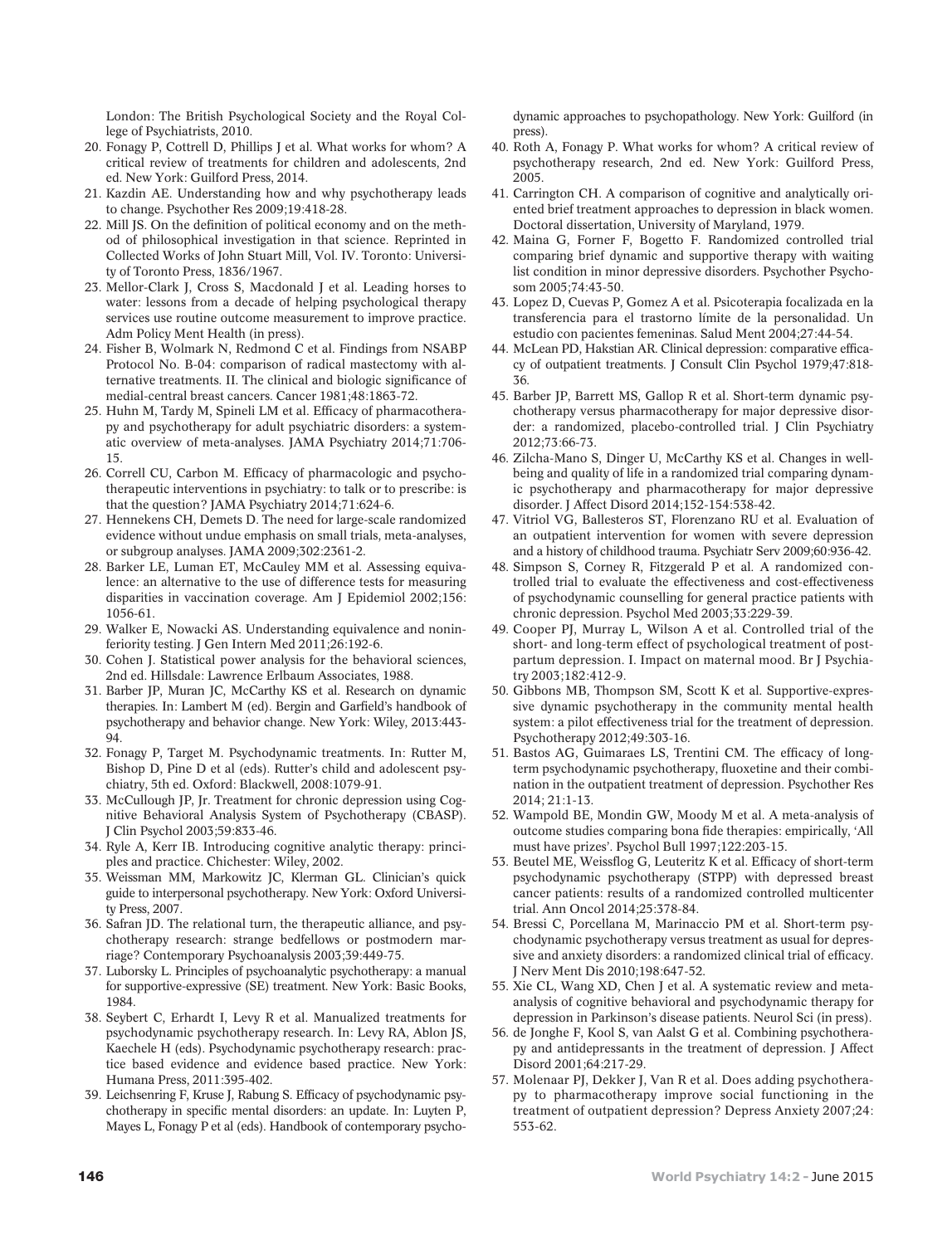- 58. Burnand Y, Andreoli A, Kolatte E et al. Psychodynamic psychotherapy and clomipramine in the treatment of major depression. Psychiatr Serv 2002;53:585-90.
- 59. Dekker J, Molenaar PJ, Kool S et al. Dose-effect relations in time-limited combined psycho-pharmacological treatment for depression. Psychol Med 2005;35:47-58.
- 60. de Jonghe F, Hendrikson M, van Alst E et al. Psychotherapy alone and combined with pharmacotherapy in the treatment of depression. Br J Psychiatry 2004;185:37-45.
- 61. de Maat S, Dekker J, Schoevers R et al. Short psychodynamic supportive psychotherapy, antidepressants, and their combination in the treatment of major depression: a mega-analysis based on three randomized clinical trials. Depress Anxiety 2008;25:565-74.
- 62. Kool S, Dekker J, Duijsens IJ et al. Efficacy of combined therapy and pharmacotherapy for depressed patients with or without personality disorders. Harv Rev Psychiatry 2003;11:133-41.
- 63. Abbass A, Town J, Driessen E. The efficacy of short-term psychodynamic psychotherapy for depressive disorders with comorbid personality disorder. Psychiatry 2011;74:58-71.
- 64. Nemeroff CB, Heim CM, Thase ME et al. Differential responses to psychotherapy versus pharmacotherapy in patients with chronic forms of major depression and childhood trauma. Proc Natl Acad Sci USA 2003;100:14293-6.
- 65. Maina G, Rosso G, Bogetto F. Brief dynamic therapy combined with pharmacotherapy in the treatment of major depressive disorder: long-term results. J Affect Disord 2009;114:200-7.
- 66. Rosso G, Martini B, Maina G. Brief dynamic therapy and depression severity: a single-blind, randomized study. J Affect Disord 2013;147:101-6.
- 67. Salminen JK, Karlsson H, Hietala J et al. Short-term psychodynamic psychotherapy and fluoxetine in major depressive disorder: a randomized comparative study. Psychother Psychosom 2008;77:351-7.
- 68. Bloch M, Meiboom H, Lorberblatt M et al. The effect of sertraline add-on to brief dynamic psychotherapy for the treatment of postpartum depression: a randomized, double-blind, placebo-controlled study. J Clin Psychiatry 2012;73:235-41.
- 69. Raue PJ, Schulberg HC, Heo M et al. Patients' depression treatment preferences and initiation, adherence, and outcome: a randomized primary care study. Psychiatr Serv 2009;60:337-43.
- 70. Spielmans GI, Berman MI, Usitalo AN. Psychotherapy versus second-generation antidepressants in the treatment of depression: a meta-analysis. J Nerv Ment Dis 2011;199:142-9.
- 71. Driessen E, Van HL, Schoevers RA et al. Cognitive behavioral therapy versus short psychodynamic supportive psychotherapy in the outpatient treatment of depression: a randomized controlled trial. BMC Psychiatry 2007;7:58.
- 72. Driessen E, Van HL, Don FJ et al. The efficacy of cognitivebehavioral therapy and psychodynamic therapy in the outpatient treatment of major depression: a randomized clinical trial. Am J Psychiatry 2013;170:1041-50.
- 73. Driessen E, Van Henricus L, Peen J et al. Therapist-rated outcomes in a randomized clinical trial comparing cognitive behavioral therapy and psychodynamic therapy for major depression. J Affect Disord 2015;170:112-8.
- 74. Watzke B, Ruddel H, Jurgensen R et al. Effectiveness of systematic treatment selection for psychodynamic and cognitive-behavioural therapy: randomised controlled trial in routine mental healthcare. Br J Psychiatry 2010;197:96-105.
- 75. Watzke B, Ruddel H, Jurgensen R et al. Longer term outcome of cognitive-behavioural and psychodynamic psychotherapy in routine mental health care: randomised controlled trial. Behav Res Ther 2012;50:580-7.
- 76. Barkham M, Rees A, Shapiro DA et al. Outcomes of timelimited psychotherapy in applied settings: replicating the Second Sheffield Psychotherapy Project. J Consult Clin Psychol 1996; 64:1079-85.
- 77. Shapiro DA, Barkham M, Rees A et al. Effects of treatment duration and severity of depression on the effectiveness of cognitivebehavioral and psychodynamic-interpersonal psychotherapy. J Consult Clin Psychol 1994;62:522-34.
- 78. Gallagher-Thompson D, Steffen AM. Comparative effects of cognitive-behavioral and brief psychodynamic psychotherapies for depressed family caregivers. J Consult Clin Psychol 1994;62: 543-9.
- 79. Thompson LW, Gallagher D, Breckenridge JS. Comparative effectiveness of psychotherapies for depressed elders. J Consult Clin Psychol 1987;55:385-90.
- 80. Gallagher DE, Thompson LW. Treatment of major depressive disorder in older adult outpatients with brief psychotherapies. Psychotherapy: Theory, Research and Practice 1982;19:482-90.
- 81. LaPointe KA, Rimm DC. Cognitive, assertive, and insight-oriented group therapies in the treatment of reactive depression in women. Psychotherapy: Theory, Research and Practice 1980;17:312-21.
- 82. Thompson LW, Gallagher DE. Efficacy of psychotherapy in the treatment of late-life depression. Adv Behav Res Ther 1984;6: 127-39.
- 83. Knekt P, Lindfors O, Laaksonen MA et al. Effectiveness of short-term and long-term psychotherapy on work ability and functional capacity – a randomized clinical trial on depressive and anxiety disorders. J Affect Disord 2008;107:95-106.
- 84. Johansson R, Ekbladh S, Hebert A et al. Psychodynamic guided self-help for adult depression through the internet: a randomised controlled trial. PLoS One 2012;7:e38021.
- 85. Johansson R, Bjorklund M, Hornborg C et al. Affect-focused psychodynamic psychotherapy for depression and anxiety through the Internet: a randomized controlled trial. Peer J 2013; 1:e102.
- 86. Knekt P, Laaksonen MA, Raitasalo R et al. Changes in lifestyle for psychiatric patients three years after the start of short- and long-term psychodynamic psychotherapy and solution-focused therapy. Eur Psychiatry 2010;25:1-7.
- 87. Knekt P, Lindfors O, Laaksonen MA. Review: long term psychodynamic psychotherapy improves outcomes in people with complex mental disorders. Evid Based Ment Health 2009;12:56.
- 88. Knekt P, Lindfors O, Harkanen T et al. Randomized trial on the effectiveness of long- and short-term psychodynamic psychotherapy and solution-focused therapy on psychiatric symptoms during a 3-year follow-up. Psychol Med 2008;38:689-703.
- 89. Knekt P, Lindfors O, Laaksonen MA et al. Quasi-experimental study on the effectiveness of psychoanalysis, long-term and short-term psychotherapy on psychiatric symptoms, work ability and functional capacity during a 5-year follow-up. J Affect Disord 2011;132:37-47.
- 90. Huber D, Henrich G, Clarkin J et al. Psychoanalytic versus psychodynamic therapy for depression: a three-year follow-up study. Psychiatry 2013;76:132-49.
- 91. Huber D, Zimmermann J, Henrich G et al. Comparison of cognitive-behaviour therapy with psychoanalytic and psychodynamic therapy for depressed patients – a three-year follow-up study. Z Psychosom Med Psychother 2012;58:299-316.
- 92. Fonagy P, Rost F, Carlyle J et al. Randomized controlled trial of long-term psychoanalytic psychotherapy for chronic "treatmentresistant/treatment-refractory" depression: the Tavistock Adult Depression Study (TADS). Submitted for publication.
- 93. Abbass A, Driessen E. The efficacy of short-term psychodynamic psychotherapy for depression: a summary of recent findings. Acta Psychiatr Scand 2010;121:398.
- 94. Driessen E, Cuijpers P, de Maat SCM et al. The efficacy of shortterm psychodynamic psychotherapy for depression: a metaanalysis. Clin Psychol Rev 2010;30:25-36.
- 95. Barth J, Munder T, Gerger H et al. Comparative efficacy of seven psychotherapeutic interventions for patients with depression: a network meta-analysis. PLoS Med 2013;10:e1001454.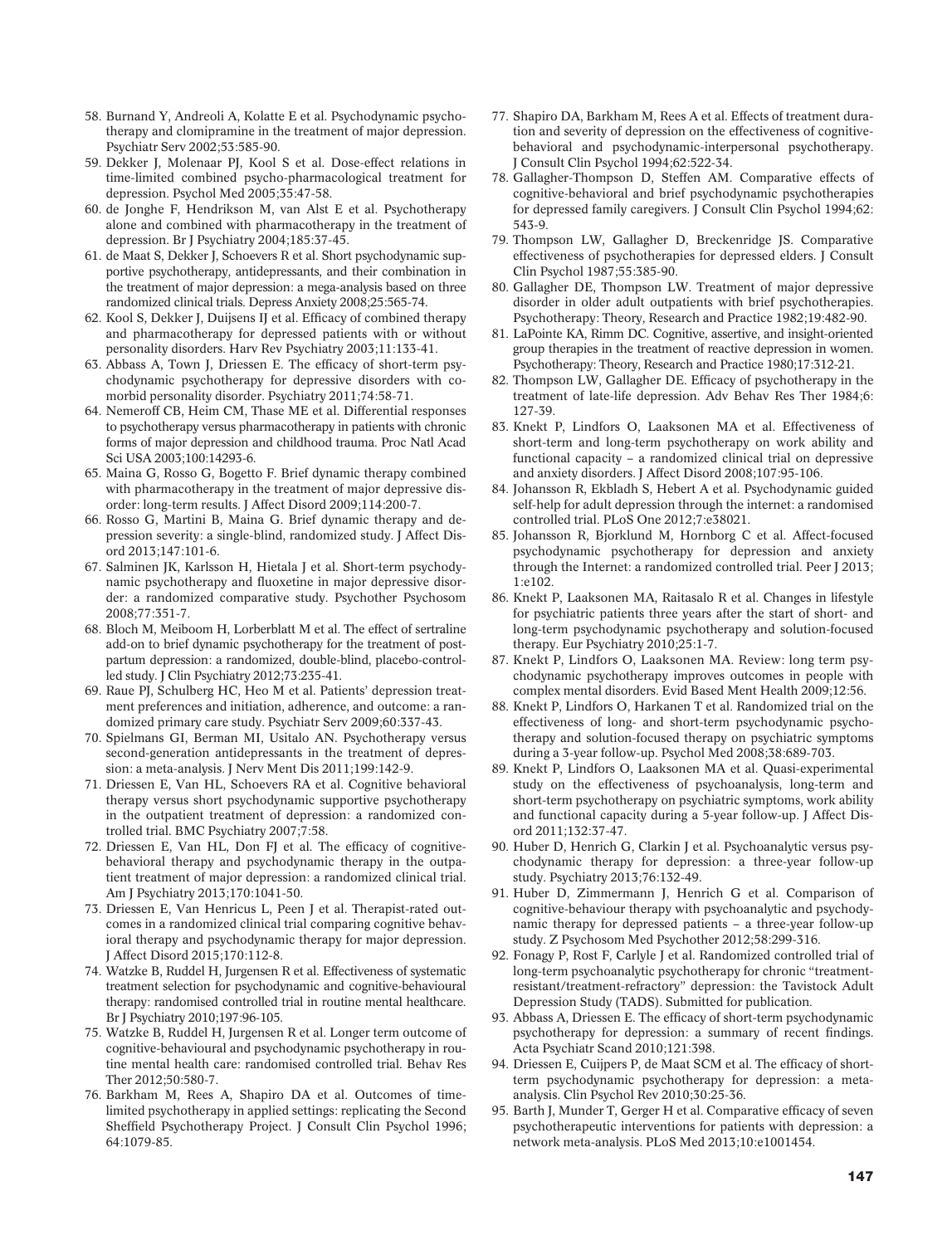- 96. Cuijpers P, van Straten A, Andersson G et al. Psychotherapy for depression in adults: a meta-analysis of comparative outcome studies. J Consult Clin Psychol 2008;76:909-22.
- 97. Somers JM, Goldner EM, Waraich P et al. Prevalence and incidence studies of anxiety disorders: a systematic review of the literature. Can J Psychiatry 2006;51:100-13.
- 98. Alstrom JE, Nordlund CL, Persson G et al. Effects of four treatment methods on agoraphobic women not suitable for insightoriented psychotherapy. Acta Psychiatr Scand 1984;70:1-17.
- 99. Alstrom JE, Nordlund CL, Persson G et al. Effects of four treatment methods on social phobic patients not suitable for insightoriented psychotherapy. Acta Psychiatr Scand 1984;70:97-110.
- 100. Leichsenring F, Salzer S, Beutel ME et al. Psychodynamic therapy and cognitive-behavioral therapy in social anxiety disorder: a multicenter randomized controlled trial. Am J Psychiatry 2013; 170:759-67.
- 101. Knijnik DZ, Kapczinski F, Chachamovich E et al. Psychodynamic group treatment for generalized social phobia. Rev Bras Psiquiatr 2004;26:77-81.
- 102. Bogels SM, Wijts P, Oort FJ et al. Psychodynamic psychotherapy versus cognitive behavior therapy for social anxiety disorder: an efficacy and partial effectiveness trial. Depress Anxiety 2014;31: 363-73.
- 103. Knijnik DZ, Blanco C, Salum GA et al. A pilot study of clonazepam versus psychodynamic group therapy plus clonazepam in the treatment of generalized social anxiety disorder. Eur Psychiatry 2008;23:567-74.
- 104. Knijnik DZ, Salum GA, Jr., Blanco C et al. Defense style changes with the addition of psychodynamic group therapy to clonazepam in social anxiety disorder. J Nerv Ment Dis 2009;197:547-51.
- 105. Leichsenring F, Salzer S, Beutel ME et al. Long-term outcome of psychodynamic therapy and cognitive-behavioral therapy in social anxiety disorder. Am J Psychiatry 2014;171:1074-82.
- 106. Egger N, Konnopka A, Beutel ME et al. Short-term cost-effectiveness of psychodynamic therapy and cognitive-behavioral therapy in social anxiety disorder: results from the SOPHO-NET trial. J Affect Disord 2015;180:21-8.
- 107. Andersson G, Paxling B, Roch-Norlund P et al. Internet-based psychodynamic versus cognitive behavioral guided self-help for generalized anxiety disorder: a randomized controlled trial. Psychother Psychosom 2012;81:344-55.
- 108. Durham RC, Murphy T, Allan T et al. Cognitive therapy, analytic psychotherapy and anxiety management training for generalized anxiety disorder. Br J Psychiatry 1994;165:315-23.
- 109. Crits-Christoph P, Connolly Gibbons J, Schamberger M et al. Interpersonal problems and the outcome of interpersonally oriented psychodynamic treatment of GAD. Psychotherapy: Theory, Research, Practice, Training 2005;42:211-24.
- 110. Leichsenring F, Salzer S, Jaeger U et al. Short-term psychodynamic psychotherapy and cognitive-behavioral therapy in generalized anxiety disorder: a randomized, controlled trial. Am J Psychiatry 2009;166:875-81.
- 111. Milrod B, Leon AC, Busch F et al. A randomized controlled clinical trial of psychoanalytic psychotherapy for panic disorder. Am J Psychiatry 2007;164:265-72.
- 112. Milrod BL, Leon AC, Barber JP et al. Do comorbid personality disorders moderate panic-focused psychotherapy? An exploratory examination of the American Psychiatric Association practice guideline. J Clin Psychiatry 2007;68:885-91.
- 113. Beutel ME, Scheurich V, Knebel A et al. Implementing panicfocused psychodynamic psychotherapy into clinical practice. Can J Psychiatry 2013;58:326-34.
- 114. Ponniah K, Magiati I, Hollon SD. An update on the efficacy of psychological therapies in the treatment of obsessive-compulsive disorder in adults. J Obsessive Compuls Relat Disord 2013;2: 207-18.
- 115. Maina G, Rosso G, Rigardetto S et al. No effect of adding brief dynamic therapy to pharmacotherapy in the treatment of obsessivecompulsive disorder with concurrent major depression. Psychother Psychosom 2010;79:295-302.
- 116. Brom D, Kleber RJ, Defares PB. Brief psychotherapy for posttraumatic stress disorders. J Consult Clin Psychol 1989;57: 607-12.
- 117. Gillies D, Taylor F, Gray C et al. Psychological therapies for the treatment of post-traumatic stress disorder in children and adolescents. Evid Based Child Health 2013;8:1004-116.
- 118. Ponniah K, Hollon SD. Empirically supported psychological treatments for adult acute stress disorder and posttraumatic stress disorder: a review. Depress Anxiety 2009;26:1086-109.
- 119. Gerger H, Munder T, Gemperli A et al. Integrating fragmented evidence by network meta-analysis: relative effectiveness of psychological interventions for adults with post-traumatic stress disorder. Psychol Med 2014;44:3151-64.
- 120. Schottenbauer MA, Glass CR, Arnkoff DB et al. Contributions of psychodynamic approaches to treatment of PTSD and trauma: a review of the empirical treatment and psychopathology literature. Psychiatry 2008;71:13-34.
- 121. Keefe JR, McCarthy KS, Dinger U et al. A meta-analytic review of psychodynamic therapies for anxiety disorders. Clin Psychol Rev 2014;34:309-23.
- 122. Tolin DF. Is cognitive-behavioral therapy more effective than other therapies? A meta-analytic review. Clin Psychol Rev 2010; 30:710-20.
- 123. Tolin DF. Beating a dead dodo bird: looking at signal vs. noise in cognitive-behavioral therapy for anxiety disorders. Clin Psychol Sci Pract 2014;21:351-62.
- 124. Bachar E, Latzer Y, Kreitler S et al. Empirical comparison of two psychological therapies. Self psychology and cognitive orientation in the treatment of anorexia and bulimia. J Psychother Pract Res 1999;8:115-28.
- 125. Fairburn CG, Kirk J, O'Connor M et al. A comparison of two psychological treatments for bulimia nervosa. Behav Res Ther 1986;24:629-43.
- 126. Garner DM, Rockert W, Davis R et al. Comparison of cognitivebehavioral and supportive-expressive therapy for bulimia nervosa. Am J Psychiatry 1993;150:37-46.
- 127. Tasca GA, Ritchie K, Conrad G et al. Attachment scales predict outcome in a randomized controlled trial of two group therapies for binge eating disorder: an aptitude by treatment interaction. Psychother Res 2006;16:106-21.
- 128. Poulsen S, Lunn S, Daniel SI et al. A randomized controlled trial of psychoanalytic psychotherapy or cognitive-behavioral therapy for bulimia nervosa. Am J Psychiatry 2014;171:109-16.
- 129. Lunn S, Poulsen S. Psychoanalytic psychotherapy for bulimia nervosa: a manualized approach. Psychoanal Psychother 2012;26: 48-64.
- 130. Poulsen S, Lunn S. Response to Tasca et al. Am J Psychiatry 2014;171:584.
- 131. Dare C, Eisler I, Russell G et al. Psychological therapies for adults with anorexia nervosa: randomised controlled trial of out-patient treatments. Br J Psychiatry 2001;178:216-21.
- 132. Wild B, Friederich HC, Gross G et al. The ANTOP study: focal psychodynamic psychotherapy, cognitive-behavioural therapy, and treatment-as-usual in outpatients with anorexia nervosa – a randomized controlled trial. Trials 2009;10:23.
- 133. Zipfel S, Wild B, Gross G et al. Focal psychodynamic therapy, cognitive behaviour therapy, and optimised treatment as usual in outpatients with anorexia nervosa (ANTOP study): randomised controlled trial. Lancet 2014;383:127-37.
- 134. McIntosh VV, Jordan J, Carter FA et al. Three psychotherapies for anorexia nervosa: a randomized, controlled trial. Am J Psychiatry 2005;162:741-7.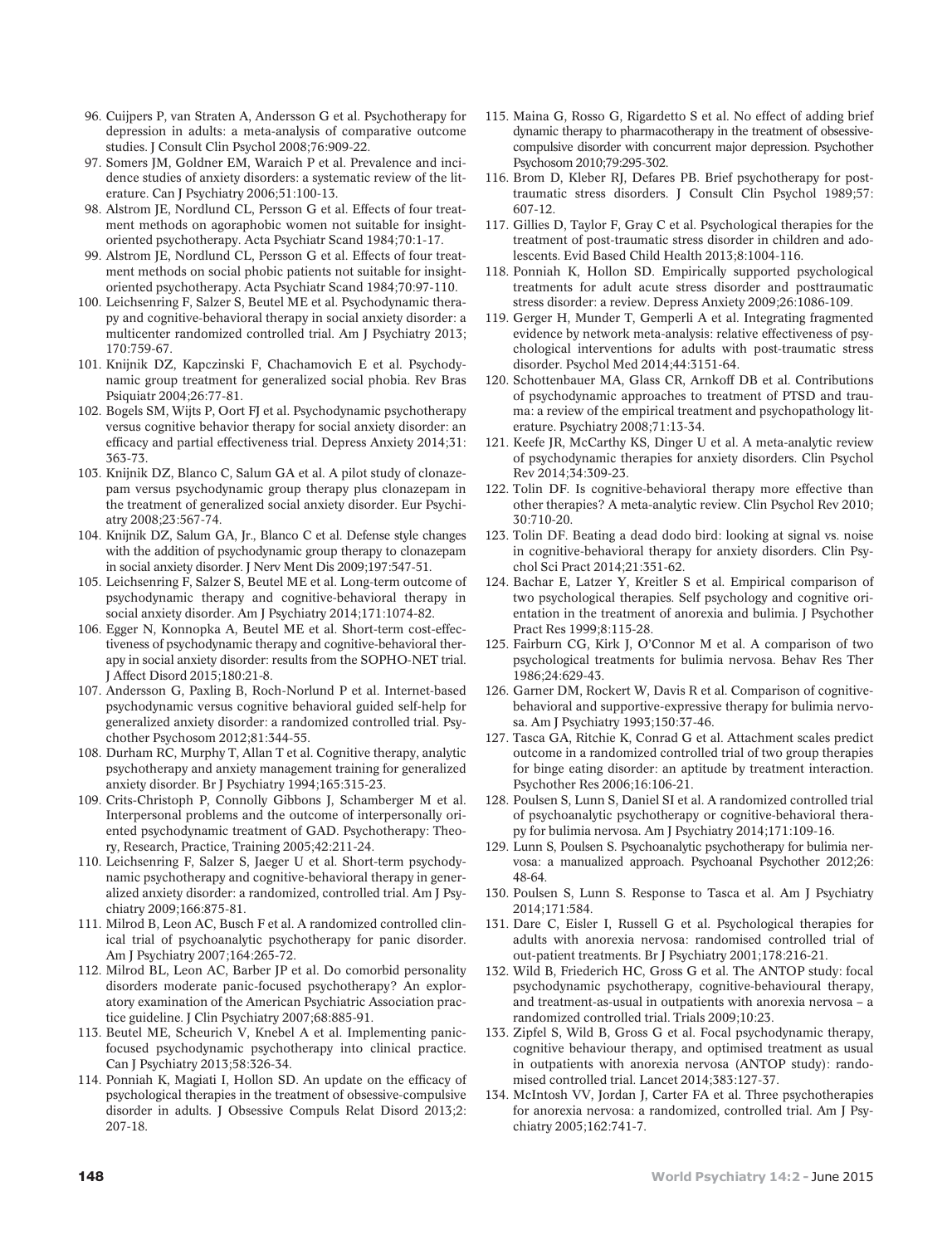- 135. Bulik CM. The challenges of treating anorexia nervosa. Lancet 2014;383:105-6.
- 136. Robin AL, Siegel PT, Moye A. Family versus individual therapy for anorexia: impact on family conflict. Int J Eat Disord 1995;17: 313-22.
- 137. Robin AL, Siegel PT, Moye AW et al. A controlled comparison of family versus individual therapy for adolescents with anorexia nervosa. J Am Acad Child Adolesc Psychiatry 1999;38:1482-9.
- 138. Crisp AH, Norton KRW, Gowers SG et al. A controlled study of the effect of therapies aimed at adolescent and family psychopathology in anorexia nervosa. Br J Psychiatry 1991;159:325-33.
- 139. Eisler I, Dare C, Russell GF et al. Family and individual therapy in anorexia nervosa. A 5-year follow-up. Arch Gen Psychiatry 1997;54:1025-30.
- 140. Lock J, Le Grange D, Agras S et al. Randomized clinical trial comparing family-based treatment with adolescent-focused individual therapy for adolescents with anorexia nervosa. Arch Gen Psychiatry 2010;67:1025-32.
- 141. Svedlund J, Sjodin I, Ottosson JO et al. Controlled study of psychotherapy in irritable bowel syndrome. Lancet 1983;2:589-92.
- 142. Guthrie E, Creed F, Dawson D et al. A randomised controlled trial of psychotherapy in patients with refractory irritable bowel syndrome. Br J Psychiatry 1993;163:315-21.
- 143. Creed F, Fernandes L, Guthrie E et al. The cost-effectiveness of psychotherapy and paroxetine for severe irritable bowel syndrome. Gastroenterology 2003;124:303-17.
- 144. Hamilton J, Guthrie E, Creed F et al. A randomized controlled trial of psychotherapy in patients with chronic functional dyspepsia. Gastroenterology 2000;119:661-9.
- 145. Faramarzi M, Azadfallah P, Book HE et al. A randomized controlled trial of brief psychoanalytic psychotherapy in patients with functional dyspepsia. Asian J Psychiatry 2013;6:228-34.
- 146. Sattel H, Lahmann C, Gundel H et al. Brief psychodynamic interpersonal psychotherapy for patients with multisomatoform disorder: randomised controlled trial. Br J Psychiatry 2012;200:60-7.
- 147. Monsen K, Monsen JT. Chronic pain and psychodynamic body therapy: a controlled outcome study. Psychotherapy 2000;37: 257-69.
- 148. Scheidt CE, Waller E, Endorf K et al. Is brief psychodynamic psychotherapy in primary fibromyalgia syndrome with concurrent depression an effective treatment? A randomized controlled trial. Gen Hosp Psychiatry 2013;35:160-7.
- 149. Luyten P, Abbass A. What is the evidence for specific factors in the psychotherapeutic treatment of fibromyalgia? Comment on "Is brief psychodynamic psychotherapy in primary fibromyalgia syndrome with concurrent depression an effective treatment? A randomized controlled trial". Gen Hosp Psychiatry 2013;35:675-6.
- 150. Schaefert R, Kaufmann C, Wild B et al. Specific collaborative group intervention for patients with medically unexplained symptoms in general practice: a cluster randomized controlled trial. Psychother Psychosom 2013;82:106-19.
- 151. Abbass A, Kisely S, Rasic D et al. Long-term healthcare cost reduction with intensive short-term dynamic psychotherapy in a tertiary psychiatric service. J Psychiatr Res 2015;64:114-20.
- 152. Abbass A, Kisely S, Kroenke K. Short-term psychodynamic psychotherapy for somatic disorders. Systematic review and meta-analysis of clinical trials. Psychother Psychosom 2009;78: 265-74.
- 153. Woody GE, Luborsky L, McLellan AT et al. Psychotherapy for opiate addicts. Does it help? Arch Gen Psychiatry 1983;40:639-45.
- 154. Woody GE, McLellan AT, Luborsky L et al. Twelve-month followup of psychotherapy for opiate dependence. Am J Psychiatry 1987; 144:590-6.
- 155. Luborsky L, McLellan AT, Woody GE et al. Therapist success and its determinants. Arch Gen Psychiatry 1985;42:602-11.
- 156. Woody G, McLellan AT, Luborsky L et al. Psychiatric severity as a predictor of benefits from psychotherapy: The Veterans Administration - Penn Study. Am J Psychiatry 1984;141:1172-7.
- 157. Woody GE, McLellan AT, Luborsky L et al. Psychotherapy in community methadone programs: a validation study. Am J Psychiatry 1995;152:1302-8.
- 158. Crits-Christoph P, Siqueland L, Blaine J et al. Psychosocial treatments for cocaine dependence: National Institute on Drug Abuse Collaborative Cocaine Treatment Study. Arch Gen Psychiatry 1999;56:493-502.
- 159. Crits-Christoph P, Siqueland L, McCalmont E et al. Impact of psychosocial treatments on associated problems of cocainedependent patients. J Consult Clin Psychol 2001;69:825-30.
- 160. Malmberg L, Fenton M. Individual psychodynamic psychotherapy and psychoanalysis for schizophrenia and severe mental illness. Cochrane Database Syst Rev 2001:CD001360.
- 161. Gottdiener WH, Haslam N. The benefits of individual psychotherapy for people diagnosed with schizophrenia: a meta-analytic review. Ethical Hum Sci Services 2002;4:163-87.
- 162. Rosenbaum B, Valbak K, Harder S et al. The Danish National Schizophrenia Project: prospective, comparative longitudinal treatment study of first-episode psychosis. Br J Psychiatry 2005; 186:394-9.
- 163. Rosenbaum B, Harder S, Knudsen P et al. Supportive psychodynamic psychotherapy versus treatment as usual for first-episode psychosis: two-year outcome. Psychiatry 2012;75:331-41.
- 164. Harder S, Koester A, Valbak K et al. Five-year follow-up of supportive psychodynamic psychotherapy in first-episode psychosis: long-term outcome in social functioning. Psychiatry 2014; 77:155-68.
- 165. Montag C, Haase L, Seidel D et al. A pilot RCT of psychodynamic group art therapy for patients in acute psychotic episodes: feasibility, impact on symptoms and mentalising capacity. PLoS One 2014;9:e112348.
- 166. Abbass A, Sheldon A, Gyra J et al. Intensive short-term dynamic psychotherapy for DSM-IV personality disorders: a randomized controlled trial. J Nerv Ment Dis 2008;196:211-6.
- 167. Winston A, Laikin M, Pollack J et al. Short-term psychotherapy of personality disorders. Am J Psychiatry 1994;151:190-4.
- 168. Emmelkamp PM, Benner A, Kuipers A et al. Comparison of brief dynamic and cognitive-behavioural therapies in avoidant personality disorder. Br J Psychiatry 2006;189:60-4.
- 169. Gregory RJ, DeLucia-Deranja E, Mogle JA. Dynamic deconstructive psychotherapy versus optimized community care for borderline personality disorder co-occurring with alcohol use disorders: a 30-month follow-up. J Nerv Ment Dis 2010;198:292-8.
- 170. Gregory RJ, Chlebowski S, Kang D et al. A controlled trial of psychodynamic psychotherapy for co-occurring borderline personality disorder and alcohol use disorder. Psychotherapy 2008; 45:28-41.
- 171. Amianto F, Ferrero A, Piero A et al. Supervised team management, with or without structured psychotherapy, in heavy users of a mental health service with borderline personality disorder: a two-year follow-up preliminary randomized study. BMC Psychiatry 2011;11:181.
- 172. Reneses B, Galian M, Serrano R et al. A new time limited psychotherapy for BPD: preliminary results of a randomized and controlled trial. Actas Esp Psiquiatr 2013;41:139-48.
- 173. Bateman AW, Fonagy P. Psychotherapy for severe personality disorder. Article did not do justice to available research data. BMJ 1999;319:709-10.
- 174. Doering S, Horz S, Rentrop M et al. Transference-focused psychotherapy v. treatment by community psychotherapists for borderline personality disorder: randomised controlled trial. Br J Psychiatry 2010;196:389-95.